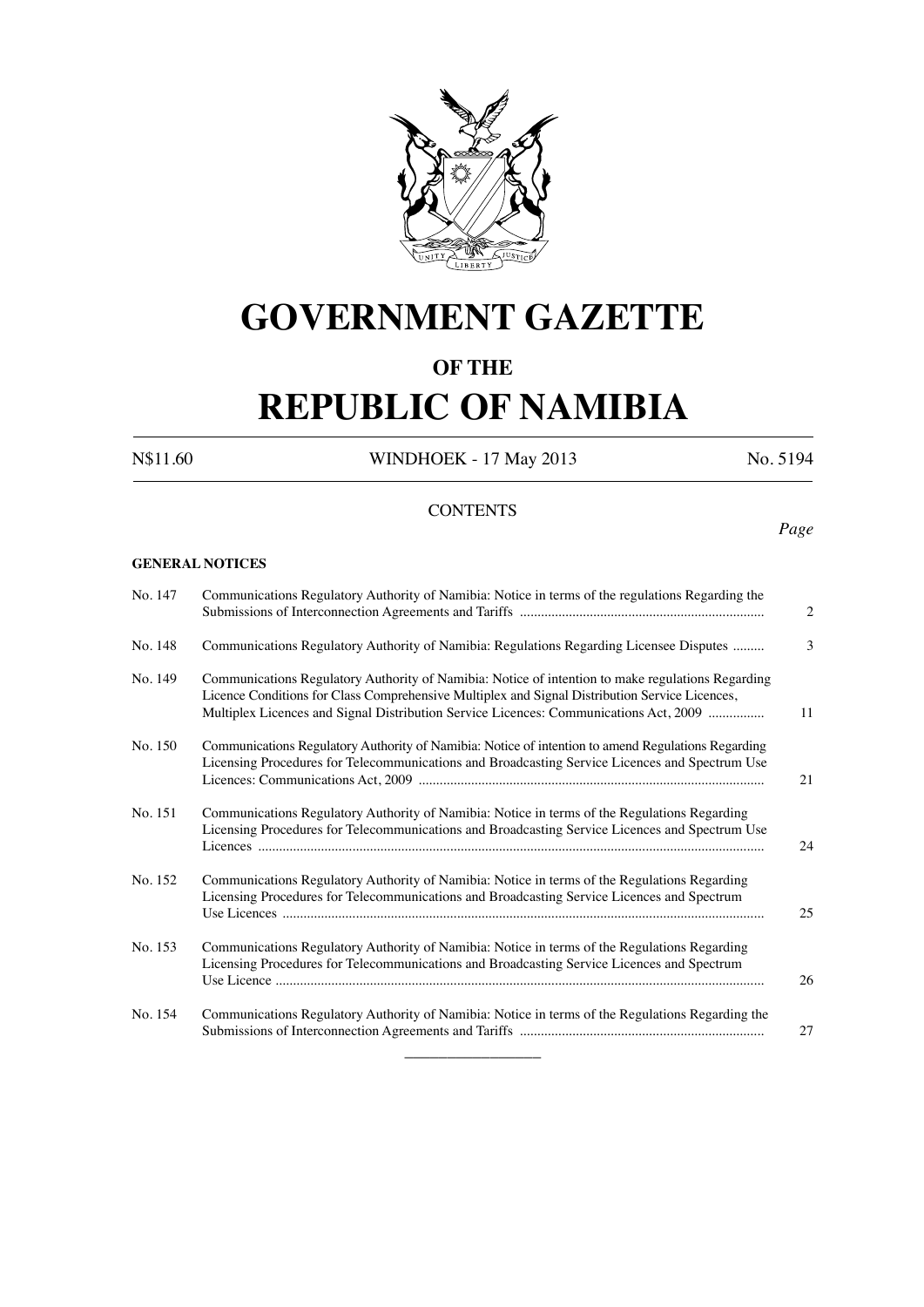## **General Notices**

#### **COMMUNICATIONS REGULATORY AUTHORITY OF NAMIBIA**

No.  $147$  2013

#### NOTICE IN TERMS OF THE REGULATIONS REGARDING THE SUBMISSIONS OF INTERCONNECTION AGREEMENTS AND TARIFFS

The Communications Regulatory Authority of Namibia, in terms of regulation 8 of the "Regulations Regarding the Submission of Interconnection Agreements and Tariffs", in Government Gazette No. 4714, Notice No. 126, dated 18 May 2011, herewith gives notice that Mobile Telecommunications Limited has filed a tariff with the Authority as set out in Schedule 1.

Any person may examine copies of the tariffs submitted at the head offices of the Authority during normal business hours and copies may be made on payment of a fee determined by the Authority. Copies are also available at www.cran.na where copies may be downloaded free of charge.

The public may submit in writing to the Authority written comments within fourteen (14) days from the date of publication of this notice in the *Gazette*.

Mobile Telecommunications Limited may submit, in writing to the Authority, a response to any written comments within fourteen (14) days from the lapsing of the time to submit written submissions.

All written submissions must contain the name and contact details of the person making the written submissions and the name and contact details of the person for whom the written submissions is made, if different and be clear and concise.

All written submissions and reply comments must be made either physically or electronically –

- (1) by hand to the head offices of the Authority, namely Communication House, 56 Robert Mugabe Avenue, Windhoek;
- (2) by post to the head offices of the Authority, namely Private Bag 13309, Windhoek 9000;
- (3) by electronic mail to the following address:  $\text{legal@cran.na}$ ; and
- (4) by facsimile to the following facsimile number:  $+26461222790$ .
- $(5)$  by fax to e-mail to: 088642748

#### **L. N. JACOBS CHAIRPERSON OF THE BOARD COMMUNICATIONS REGULATORY AUTHORITY**

#### **SCHEDULE 1**

#### **SUBMISSION OF TARIFFS FOR SUPERAWEH PACKAGES BY MOBILE TELECOMMUNICATIONS LIMITED COMMUNICATIONS ACT, 2009**

Customer opt-in via Class of Service migration via 134, as for the approved Aweh and Aweh packages.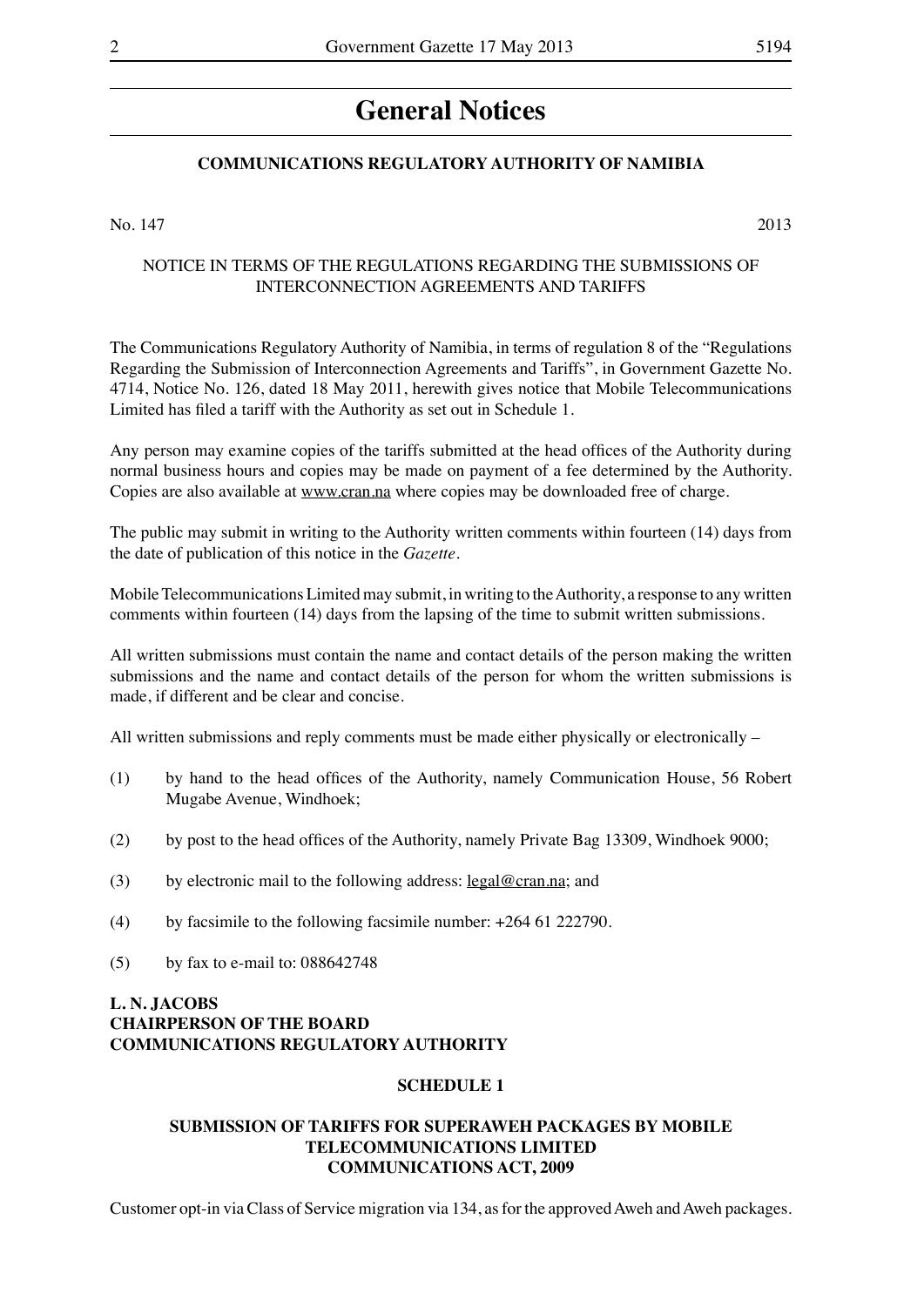- (b) 700 free minutes once off for national calls only.
- (c) 1500 free SMS once off.
- (d)  $100 \text{ MB}$  of free data once off.
- (e) All other charges will be the same as the approved Aweh package (as per the charges shown in the table below).
- (f) All migration rules will the same as the approved Aweh package.
- (g) This information can be obtained from the Mobile Telecommunications Limited website: www.mtc.com.na.
- (h) SuperAweh Customer can purchase International Voice bundles as well as Data Bundles.

| <b>National Charges</b>                |          |  |  |  |  |  |  |
|----------------------------------------|----------|--|--|--|--|--|--|
| Voice (charged at 30 Second intervals) | N\$0.495 |  |  |  |  |  |  |
| <b>SMS</b>                             | N\$0.400 |  |  |  |  |  |  |
| Data Megabyte                          | N\$0.500 |  |  |  |  |  |  |
| <b>MMS</b>                             | N\$0.600 |  |  |  |  |  |  |
|                                        |          |  |  |  |  |  |  |

#### **COMMUNICATIONS REGULATORY AUTHORITY OF NAMIBIA**

No. 148 2013

#### Regulations Regarding Licensee Disputes

The Communications Regulatory Authority of Namibia, in terms of section 129 of the Communications Act, No 8 of 2009 and the "Regulations Regarding Rule-Making Procedures: Communications Act, 2009" published as No. 334, in Government Gazette No. 4630 dated 17 December 2010, hereby publishes these "Regulations Regarding Licensee Disputes" effective from the date of publication in the *Gazette.*

#### **Definitions**

**1.** In these regulations, any word or expression to which a meaning is assigned in the Act, shall have the same meaning and -

"Act" means the Communications, 2009 (Act No. 8 of 2009); and

"Access Agreement" refers to interconnection agreements and agreements concluded for the provision of access to network elements or combined network elements, interconnection between network elements, sharing of infrastructure, provision of network capacity for resale, and any other service not subject to a tariff concluded on a national and international basis;

"Dispute(s)" means any dispute -

- a. alleging non-compliance or breach of any provision of a licence;
- a) alleging non-compliance or breach of a contract for the provision of services regulated by the Act;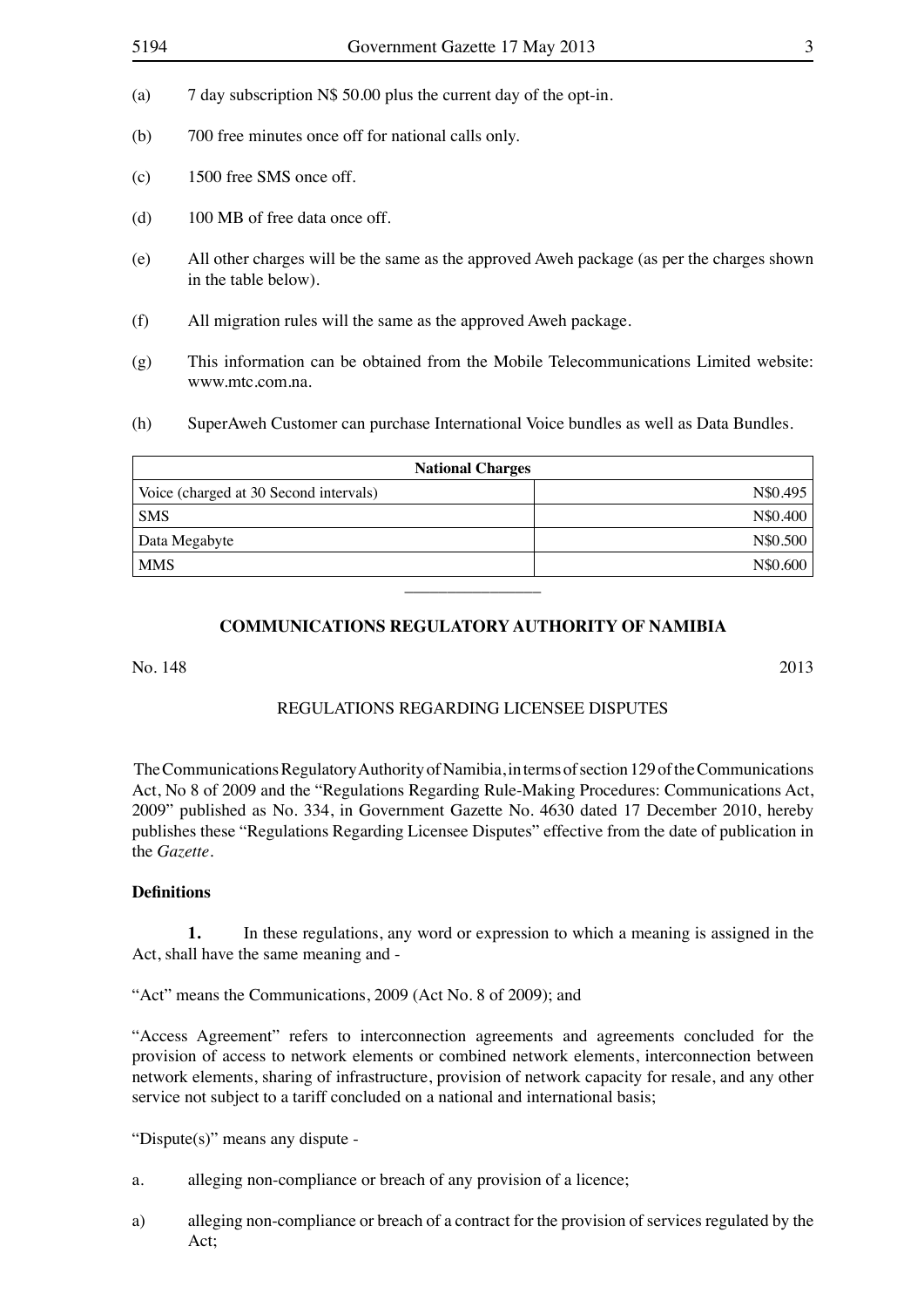- b) alleging non-compliance or breach of the Act or Regulations;
- c) shall include, but not limited to, complaints involving the following
	- i. billing;
	- ii. interference complaints;
	- iii. service delivery and product delivery;
	- iv. confidential information

"Complainant" means any person, natural or juristic, who may or may not be a customer or potential customer of a person providing a service contemplated in the Act; and

"Respondent" means the person against whom the Complaint is lodged, either a licensee or a person providing a service without a licence.

#### **Submission of documents to the Authority**

**2.** In these regulations submit or lodge "in writing to the Authority" means either physically or electronically -

 (1) by hand to the head offices of the Authority, namely Communication House, 56 Robert Mugabe Avenue, Windhoek;

 (2) by post to the head offices of the Authority, namely Private Bag 13309, Windhoek 9000;

- (3) by electronic mail to the following address: legal  $@$ cran.na
- (4) by facsimile to the following facsimile number:  $+26461 222 490$ ; or

 (5) in any other manner or at alternative addresses set out by the Authority from time to time.

### **Applicability**

**3.** These regulations are applicable to all disputes between -

 (1) Licensees; and

 (2) Persons providing a service without a licence in terms of regulation 5(2) of the Regulations Setting out Broadcasting and Telecommunications Service Licence Categories published as No. 124 in Government Gazette 4714 dated 18 May 2011 (As amended in Government Gazette 5148, Notice 74, dated 13 March 2013).

#### **Submission of complaints by complainants**

**4.** (1) A Complainant may submit a Complaint in writing to the Authority on a form made available by the Authority (Attached to these regulations) -

a) after the Complainant has submitted the substance of the Complaint to the Respondent and after fourteen (14) days, the Respondent has not adequately resolved the matter; or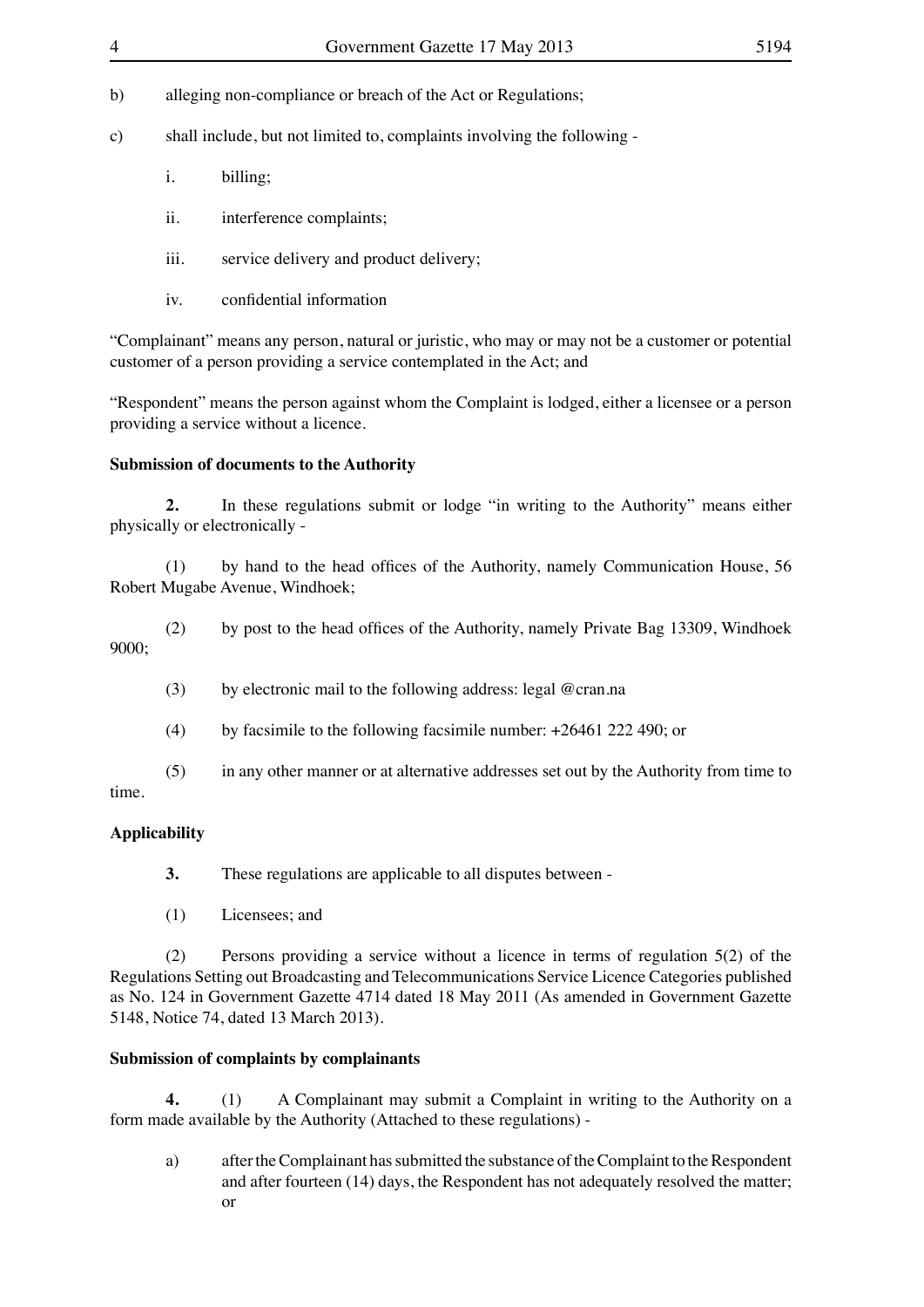- (2) Complaints shall contain -
- a) the name and contact details of the Complainant and the name and contact details of the person submitting the Complaint, if different;
- b) the name of the Respondent, or if the name of the Respondent is unknown, as many identifying details as are available in order to assist the Authority in identifying the Respondent;
- c) an accurate and concise statement of the facts illustrating the Complaint and demonstrating that the Respondent acted wrongly;
- d) a clear and concise statement of the specific relief or remedy sought; and
- e) any other relevant information.

#### **Adjudication of Disputes**

**5.** (1) Upon receiving a dispute, the Authority will within 48 hours issue an acknowledgement of receipt and a reference number, and if the dispute is not frivolous or vexatious, inform the other party or parties of the dispute by providing a copy.

(2) Respondent must submit in writing to the Authority a response within fourteen (14) days, and simultaneously provide a copy of the response to the Complainant. If the dispute involves radio frequency interference, the Respondent must submit a response to the Authority within 48 hours.

 (3) The Complainant may submit in writing to the Authority its reply to the response within seven (7) days, and simultaneously provide a copy of the reply to the Respondent. In the case of radio frequency interference disputes, the Complainant may submit its reply within 48 hours to the Authority.

 (4) All written submissions must be clear and concise and conform to any further requirements determined by the Authority from time to time.

 (5) The Authority may request additional information or documentation from the parties relating to the dispute, and may stipulate the time periods within and the manner in which such information or documentation should be submitted.

 (6) Afterthe submission of all written submissionsrequired by the proceeding regulation, the Authority may do any one or more of the following, and in no particular order -

- a. order mediation in terms of section 132 of the Act;
- b. initiate an investigation in terms of sections 122 127 of the Act;
- c. conduct oral hearings in terms of the following regulation;
- d. refuse to grant the relief sought in the dispute, either wholly or partly;
- e. grant the relief sought in the dispute, either wholly or partly;
- f. impose any appropriate penalty, including a fine; or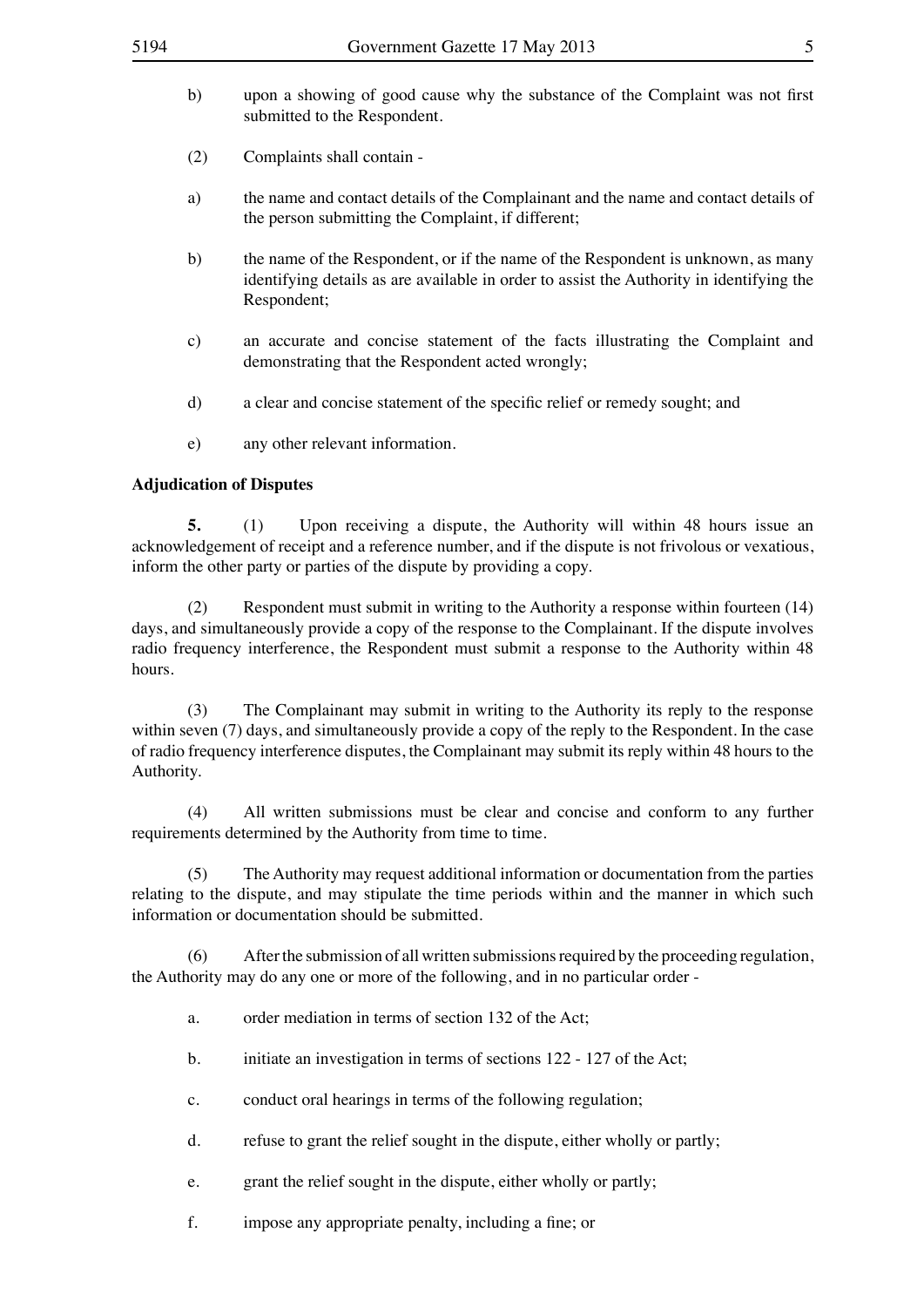g. take any other action or decision, as may be appropriate in the circumstances, or refuse to take any action or decision, as may be appropriate in the circumstances.

#### **Oral hearings**

**6.** (1) If the Authority considers it necessary or appropriate, it will conduct an oral hearing.

 (2) The Authority must invite the Complainant and Respondent and any witnesses, at least seven (7) days prior to the oral hearing, to make oral submissions.

 (3) Unless otherwise specified by the Authority, hearings will be open to the public.

 (4) The format and agenda of the hearing is at the discretion of the Authority, depending on the nature of the Complaint.

- $(5)$  All oral submissions must -
- (a) include a statement of the name and contact details of the person making the oral submission and the name and contact details of the person for whom the oral submissions is made, if different; and
- (b) be clear and concise; and
- (c) conform to any further requirements determined by the Authority.

 (6) If the Authority considers it necessary, it will provide the opportunity for the submission of responses to oral submissions.

 (7) The Authority may request further oral or written submissions, for example, further information or clarification, from the person making the oral submissions, which documentation must be provided to the Authority in the time and the manner set out by the Authority.

 (8) At the conclusion of the hearing, the Authority as part of the record of the hearing must prepare a concise report summarizing the oral submissions.

#### **Decisions of the Authority**

**7.** (1) The Authority will render a decision in respect of the Complaint within thirty (30) days.

 (2) After rendering its decision, the Authority will reduce the decision to writing, which must contain -

- a. concise findings of fact and conclusions of law;
- b. the appropriate order, sanction, relief, or remedy or the denial of the requested order; and
- c. sanction, relief or remedy.

 (3) In the event the Authority is unable to render a decision within thirty (30) days, the Authority will inform the Complainant and the Respondent of its inability and the reasons for such inability and what measures are being taken to address the matter urgently. The matter must be addressed within a further maximum period of fourteen (14) days, unless the Authority has identified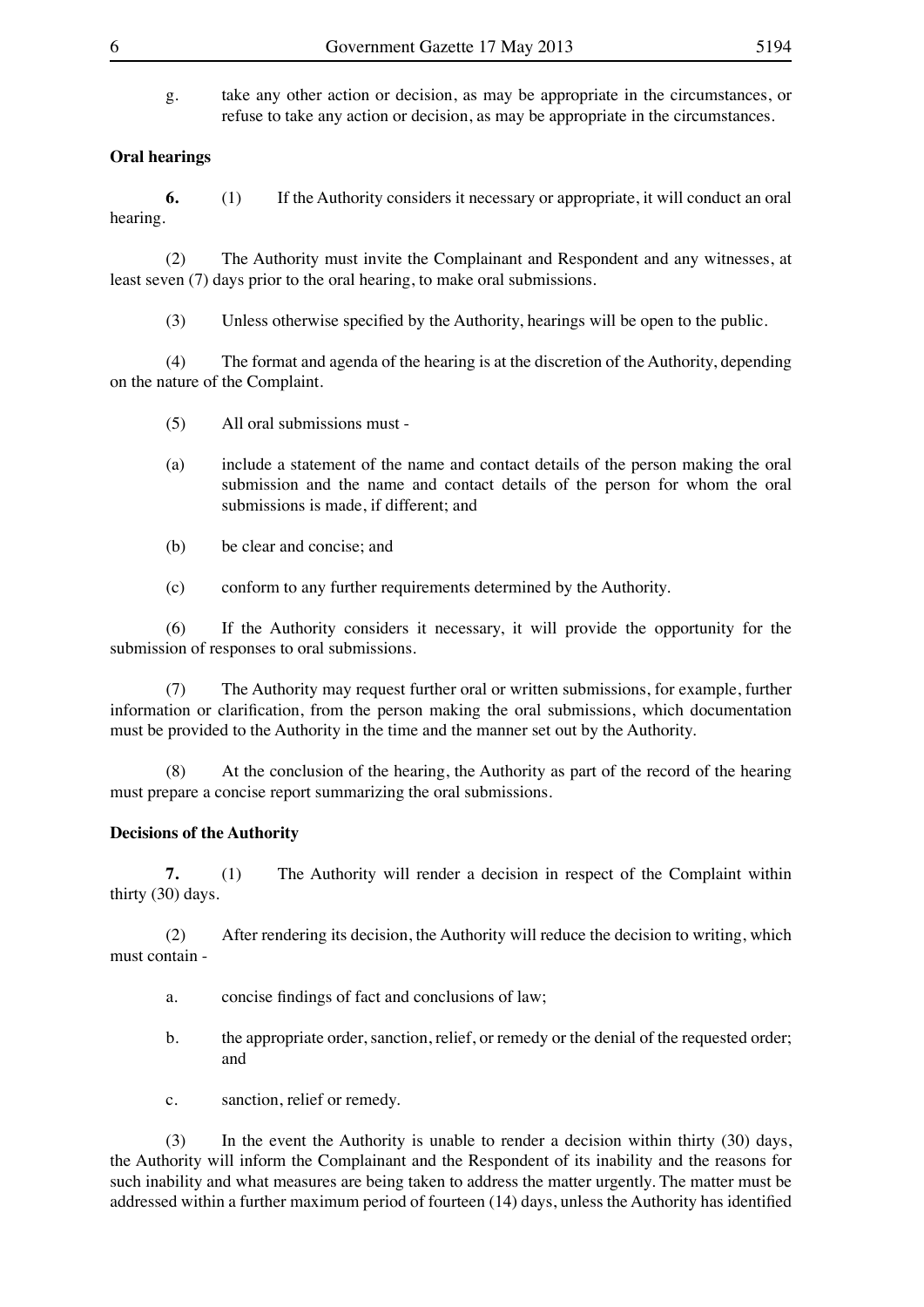extraordinary circumstances beyond its reasonable control that makes it impossible to render its decision within the further maximum period of fourteen (14) days.

#### **Condonation**

**8.** (1) In the event that a party is unable to comply with the times set out in these regulations, that party may request from the Authority an extension of time, provided that any extension of time granted by the Authority will not exceed fourteen (14) days calculated from the original due date.

#### **Confidential information**

**9.** (1) Any person providing information or documentation may designate information as confidential, provided, however, if the Authority is of the opinion that the information is not confidential, it must inform the person that he may withdraw the information, agree that it will not be treated as confidential, or request a hearing on the issue of confidentiality to be conducted in terms of section 28 of the Act and the Regulations Regarding Hearings as published in Government Gazette 5037, Notice No 310, dated 13 September 2012.

 (2) Any person making oral submissions may request a closed hearing on the grounds that the submissions are confidential, provided, however, if the Authority is of the opinion that the information is not confidential, it must inform the person that he may withdraw the information, agree that it will not be treated as confidential, or request a hearing on the issue of confidentiality to be conducted in terms of section 28 of the Act. Closed hearings will be treated as confidential meetings in terms of section 29 of the Act, and the notice of the closed meeting required by section 29(4) must be maintained in the relevant file.

#### *Ex Parte* **communications**

**10.** (1) A person may not communicate with the members of the Board, the chief executive officer or staff members of, or consultants to the Authority, to discuss the subject matter of a dispute proceeding, except as provided for herein.

#### **Record of Disputes**

**11.** (1) All documents deemed relevant by the Authority to the dispute proceedings contemplated by these regulations must be maintained by the Authority separately for each proceeding in files located at the head offices of the Authority and, if practicable, on the Authority's website.

 (2) Except for confidential information, any person may examine the files at the head offices of the Authority during normal business hours and copies may be made on payment of a fee determined by the Authority from time to time, and, if available, on the Authority's website where copies may be downloaded free of charge.

#### **Publication of decisions**

**12.** (1) All decisions made in terms of these regulations will be communicated to the parties to the dispute and other relevant parties in writing and, at the discretion of the Authority, may be published in the *Gazette.*

 (2) The Authority will keep a register of decisions and copies of all decisions, which will be held at the head offices of the Authority and if practicable, on the Authority's website.

 (3) Any person may examine the register of decisions, and copies of decisions at the head offices of the Authority during normal business hours and copies may be made on payment of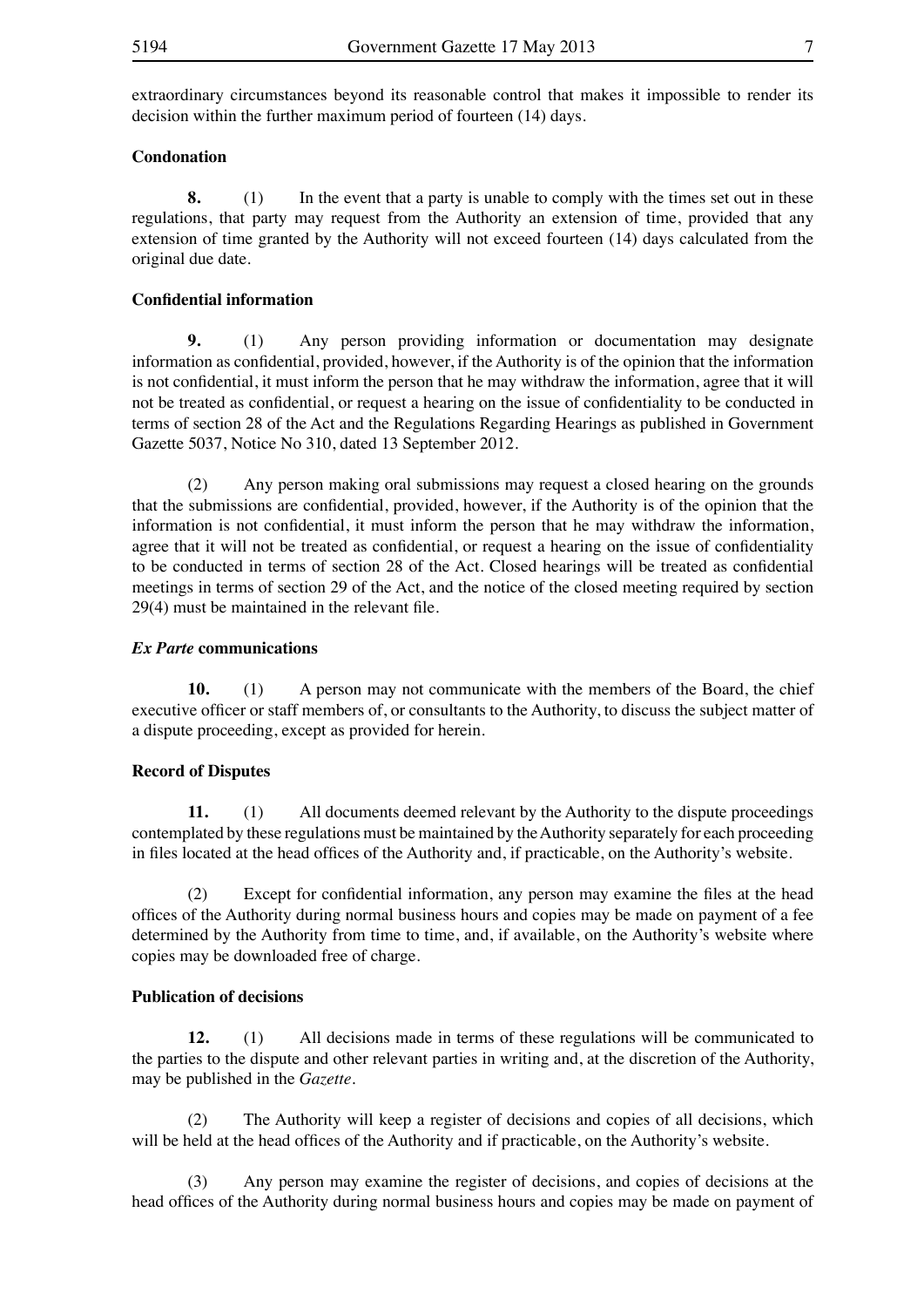a fee determined by the Authority, and, if available, on the Authority's website where copies may be downloaded free of charge.

#### **Reconsideration**

**13.** (1) The Authority may, on its own, reconsider any decision made in terms of these regulations within the time set out in section 31 of the Act.

 (2) Any person may submit to the Authority in writing a request to reconsider any decision made in terms of these regulations within 30 days of notice of the decision, and the Authority must reconsider such decision within the time set out in section 31 of the Act.

 (3) The Authority may publish its decision on reconsideration without further submissions b4lg received, or it may provide an opportunity for further submissions in the manner set out by the Authority.

#### **L. JACOBS CHAIRPERSON OF THE BOARD COMMUNICATIONS REGULATORY AUTHORITY**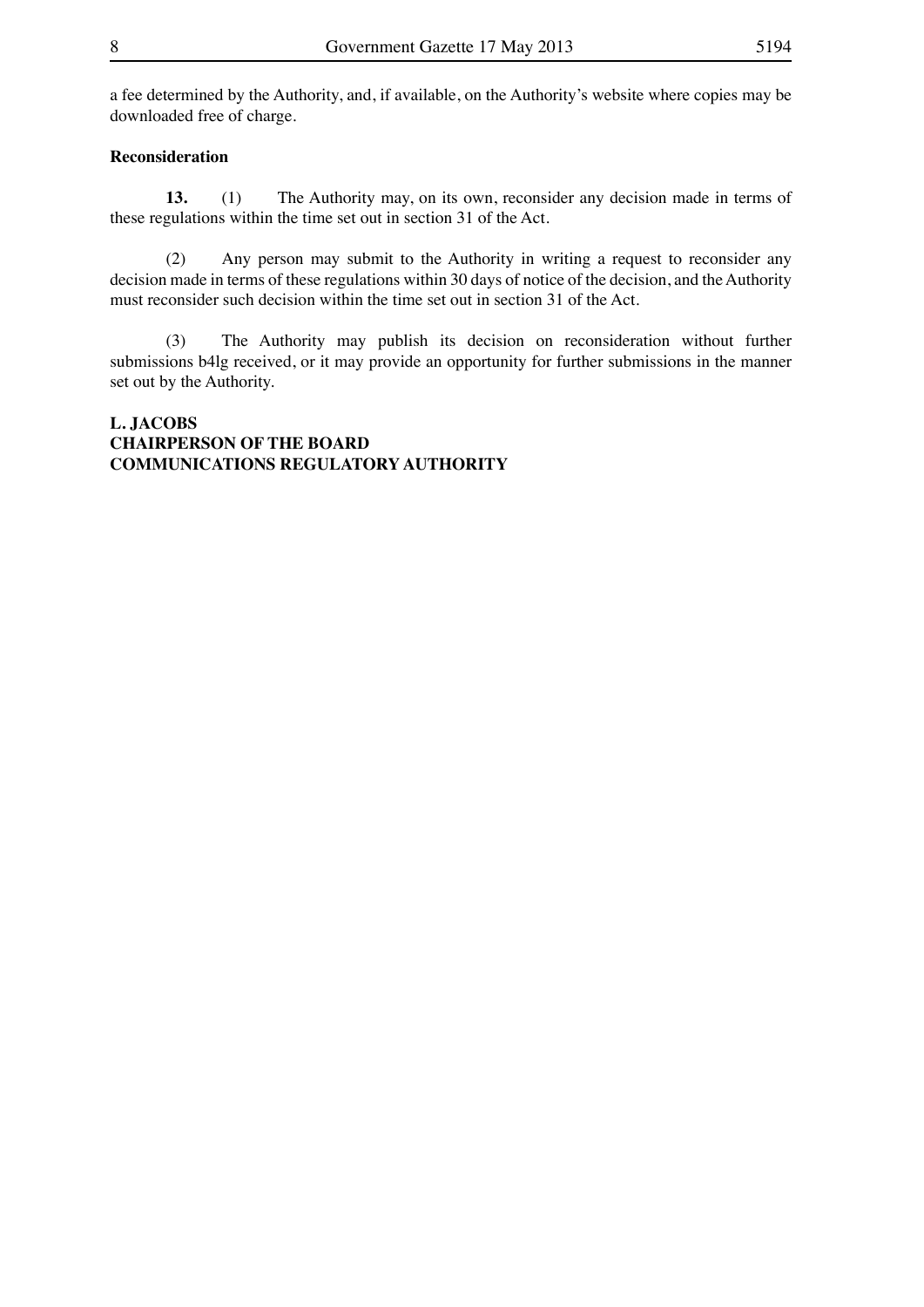#### **COMPLAINT FORM**

#### **LICENSEE DISPUTE**

In terms of Regulation 4 of the Regulations Regarding Licensee Disputes, Licensee Disputes must be submitted on this form, after the Respondent has been given fourteen (14) days to first resolve the matter.

| Was this Complaint first submitted to Respondent?                                                                                                                                                                                                                                                                        |
|--------------------------------------------------------------------------------------------------------------------------------------------------------------------------------------------------------------------------------------------------------------------------------------------------------------------------|
| If yes, on what date was it submitted to Respondent?                                                                                                                                                                                                                                                                     |
| If not, please submit the substance of the Complaint to the Respondent and if after fourteen (14)<br>days, the Respondent has not adequately resolved the matter, you may submit it to the Authority.<br>Alternatively, show good cause why the substance of the Complaint was not first submitted to the<br>Respondent. |
|                                                                                                                                                                                                                                                                                                                          |

After completing this form, sign it and return it to the Authority, as required by the Regulations Regarding Licensee Disputes.

#### A. COMPLAINANT

| Complainant                  |  |
|------------------------------|--|
| <b>Physical Address</b>      |  |
| Postal Address               |  |
| Telephone number(s)          |  |
| Facsimile number             |  |
| Electronic mail address (es) |  |

#### B. CONTACT PERSON (IF DIFFERENT FROM COMPLAINANT)

| <b>Contact Person</b>        |  |
|------------------------------|--|
| <b>Physical Address</b>      |  |
| Postal Address               |  |
| Telephone number $(s)$       |  |
| Facsimile number             |  |
| Electronic mail address (es) |  |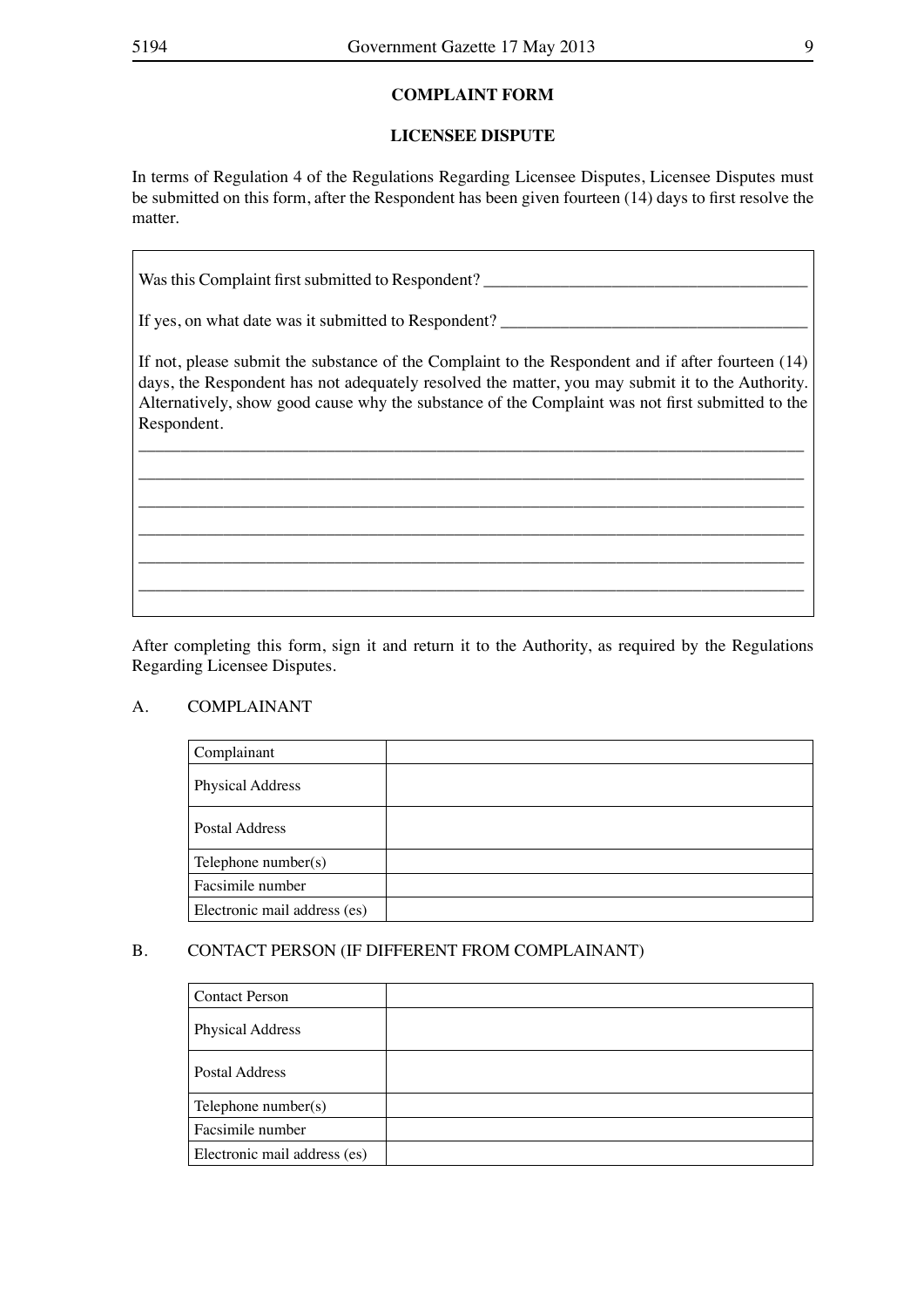### C. RESPONDENT

| Respondant                   |  |
|------------------------------|--|
| <b>Physical Address</b>      |  |
| Postal Address               |  |
| Telephone number $(s)$       |  |
| Facsimile number             |  |
| Electronic mail address (es) |  |

#### D. COMPLAINT

 Provide an accurate and concise statement of the facts illustration the Complaint and demonstrating that the Respondent acted wrongly.

#### E. RELIEF SOUGHT

 Provide a clear and concise statement of the specific relief or remedy sought

### F. ANY OTHER INFORMATION

Provide any other relevant information.

| Signed by           | aт                                                                                                    | 1n                  |
|---------------------|-------------------------------------------------------------------------------------------------------|---------------------|
| his/her capacity as |                                                                                                       | duly authorized and |
|                     | warranting such authority and warranting that the information provided herein is true and correct, on |                     |
| the                 | day of                                                                                                |                     |

Signature

\_\_\_\_\_\_\_\_\_\_\_\_\_\_\_\_\_\_\_\_\_\_\_\_

### **ACKNOWLEDGEMENT OF RECEIPT BY CRAN:**

| Name:      |  |
|------------|--|
| Date:      |  |
| Place:     |  |
| Signature: |  |
|            |  |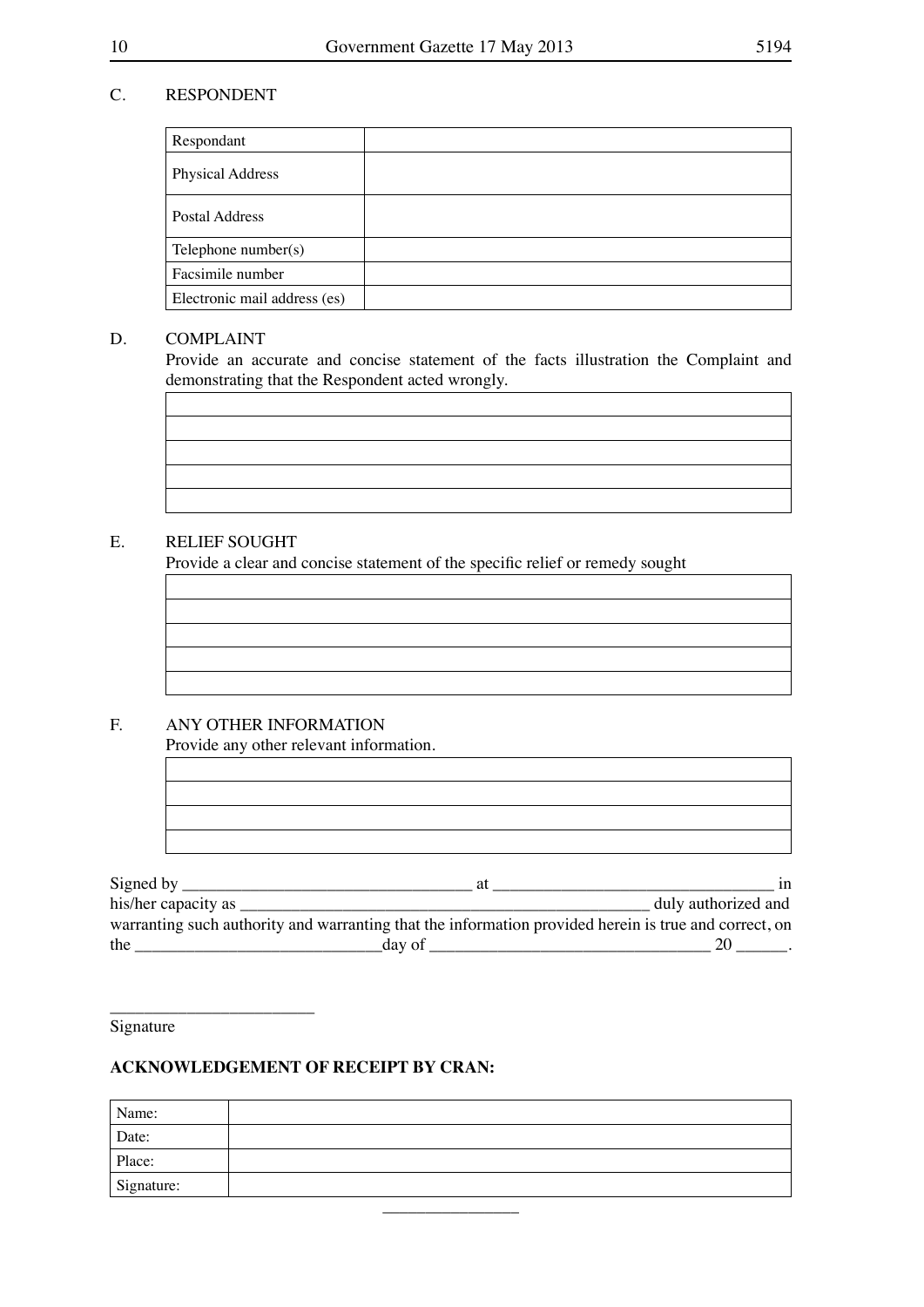#### **COMMUNICATIONS REGULATORY AUTHORITY OF NAMIBIA**

No. 149 2013

#### NOTICE OF INTENTION TO MAKE REGULATIONS REGARDING LICENCE CONDITIONS FOR CLASS COMPREHENSIVE MULTIPLEX AND SIGNAL DISTRIBUTION SERVICE LICENCES, MULTIPLEX LICENCES AND SIGNAL DISTRBUTION SERVICE LICENCES: COMMUNICATIONS ACT, 2009

The Communications Regulatory Authority of Namibia, in terms of regulation 4(3) of the "Regulations" Regarding Rule-Making Procedures" as published in Government Gazette No. 4630, General Notice No. 334 of 17 December 2010, publishes this Notice of Intention to make regulations Regarding Licence Conditions for Class Comprehensive Multiplex and Signal Distribution Service Licences, Multiplex Licences and Signal Distribution Service Licences, which contains the following:

- 1. A draft of the proposed Regulations as set out in Schedule 1;
- 2. A concise statement of the purpose for the proposed Regulations as set out in Schedule 2.

The public may make oral submissions on the proposed regulations to the Authority*,* at a time, date and place notified by the Authority by subsequent notice in the *Gazette.*

The public may also make written submissions to the Authority within thirty (30) days from the date of publication of this notice in the *Gazette,* in the manner set out below for making written submissions.

Reply comments to written submissions may be submitted to the Authority-

- (a) Within a period of fourteen (14) days from the date of notification of written comments by the Authority; or
- (b) If the opportunity for the submission of reply comments is published in a subsequent Gazette, after the lapse of fourteen (14) days from the date of such publication.

All written submissions must -

- (a) contain the name and contact details of the person making the written submissions and the name and contact details of the person for whom the written submission is made, if different; and
- (b) be clear and concise.

All written submission must send or given in any of the following manner:

- (a) by hand to the head offices of the Authority, namely Communication House, 56 Robert Mugabe Avenue, Windhoek;
- (b) by post to the head offices of the Authority, namely Private Bag 13309, Windhoek 9000;
- (c) by electronic mail to the following address:  $\text{legal@cran.na}$ ; and
- (d) by facsimile to the following facsimile number:  $+264$  61 222490.

#### **L. N. JACOBS CHAIRPERSON OF THE BOARD COMMUNICATIONS REGULATORY AUTHORITY**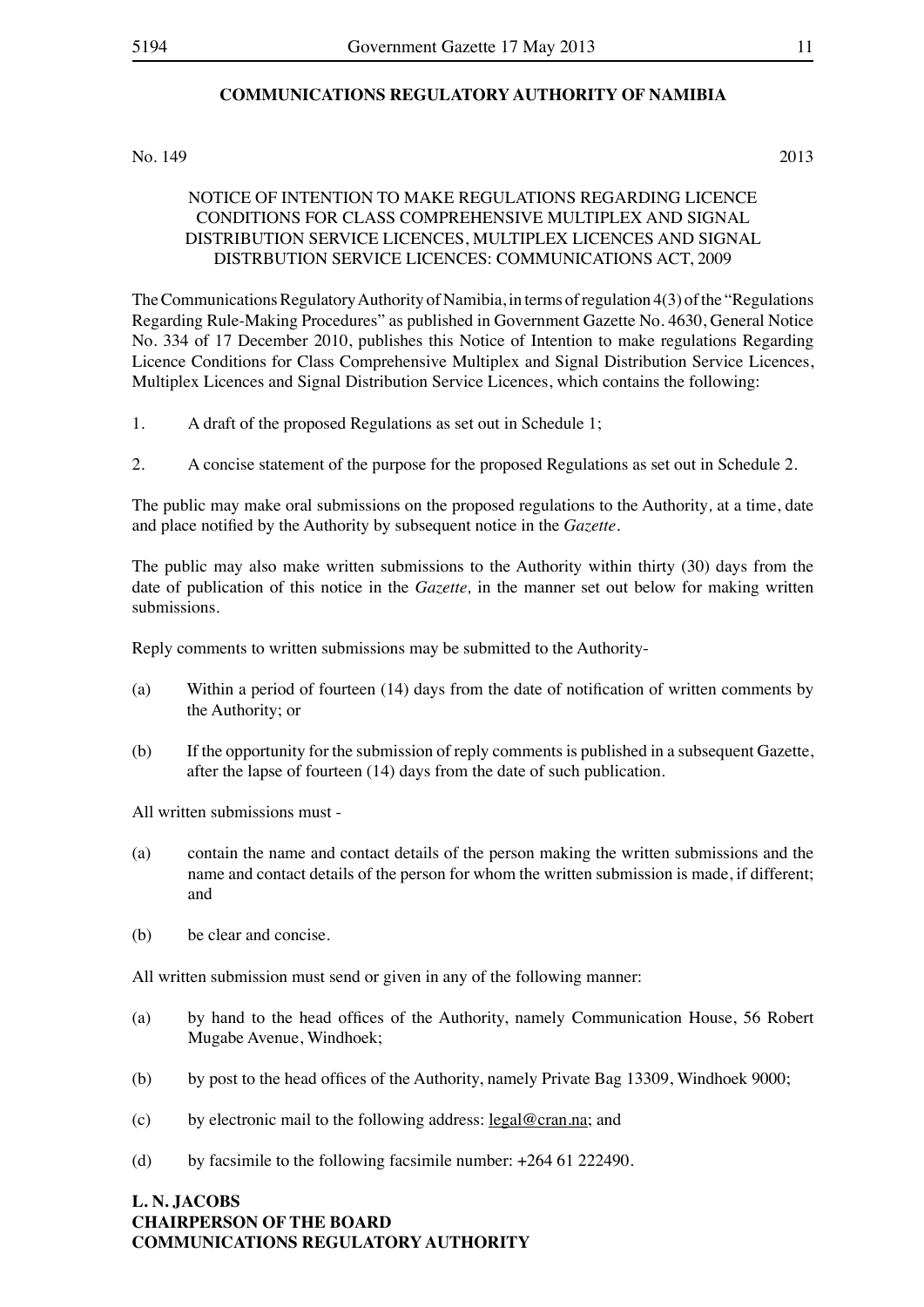#### **SCHEDULE 1**

#### **PROPOSED REGULATIONS REGARDING LICENCE CONDITIONS FOR CLASS COMPREHENSIVE MULTIPLEX AND SIGNAL DISTRIBUTION SERVICE LICENCES, MULTIPLEX LICENCES AND SIGNAL DISTRBUTION SERVICE LICENCES: COMMUNICATIONS ACT, 2009**

The Communications Authority of Namibia, in terms of Section 86 of the Act and the Regulations Setting Out Broadcasting and Telecommunications Service Licence Categories published in General Notice No. 124 of 18 May 2011 read with the Amendment to Regulations Setting out Broadcasting and Telecommunications Service Licence Categories as published in General Notice No. 74 of 13 March 2013, intends to make regulations Regarding Proposed Licence conditions for Class Comprehensive Multiplex and Signal distribution Service Licences, Multiplex Licences and Signal distribution Service.

#### **Definitions**

**1**. In these regulations, any word or expression to which a meaning is assigned in the Act, shall have the same meaning and-

"Act" means the Communications Act, 2009 (Act No. 8 of 2009);

"Authority" means the Communications Regulatory Authority of Namibia established in terms of section 4 of the Act;

"broadcast" means to disseminate electronic communications-

(a) by radio waves if such communications are intended to be received by the public or the subscribers to a particular service, directly or by the intermediary of relay stations; or

(b) by any other means if such communications are intended to be received by the public or the subscribers to a particular service and the Authority has after following a rule-making procedure, by regulation prescribed that the specified services are broadcasting services;

"broadcasting service" means the service rendered by a public or private broadcaster to broadcast, and which service is conveyed by means of an electronic communications network and "broadcasting services" must be construed accordingly;

"Class Comprehensive Multiplex and Signal Distribution" means providing an electronic communications network service forsignal distribution as well as operation of multiplexer equipment for the purpose of delivering broadcasting services;

"Commercial Broadcasting Service" means a broadcasting service operating for profit;

"Conditional Access" means to restrict television program access to certain groups of users either because of concerns of privacy and/or the desire to collect revenue for the services that require secure encryption of the program content and secure decryption in digital television receivers;

"Digital Broadcasting" means the use of advanced digital techniques to encode, compress and transmit audio, text, images and video in digital format;

"Dual Illumination" means transmission of the same broadcast content in both analogue and digital technologies during the Transition Period, and "simulcast" shall have the same meaning;

"electronic communications" means any emission, transmission or reception of sound, pictures, text or any other information by wire, radio waves, optical media, electromagnetic systems or any other means of a like nature;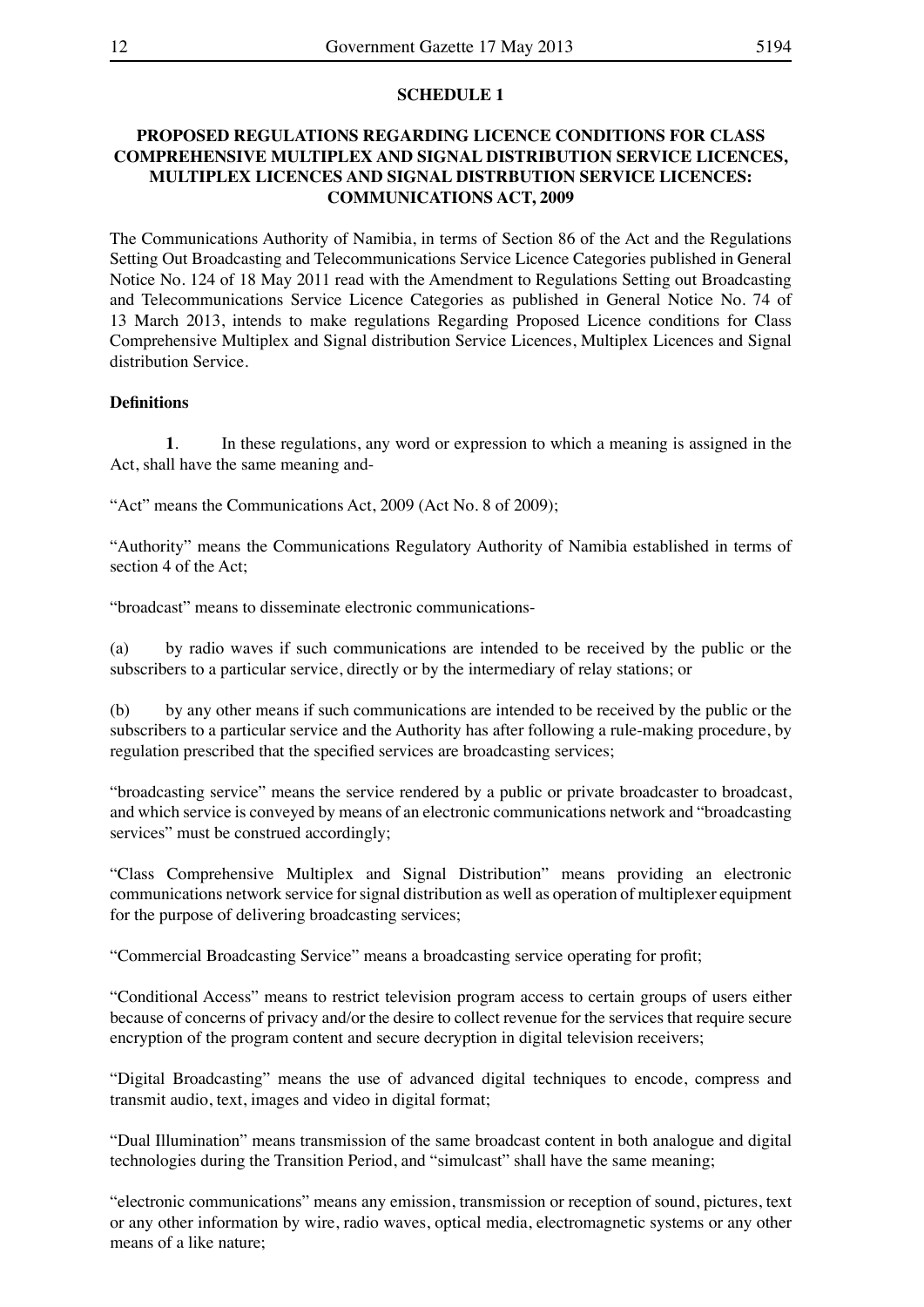"electronic communications network" means any system of electronic communications facilities (excluding subscriber equipment), including without limitation -

- (a) satellite systems;
- (b) fixed systems (circuit- and packet-switched);
- (c) mobile systems;
- (d) fibre optic cables (undersea and land-based);
- (e) electricity cable systems (to the extent used for electronic communications services); and
- (f) other transmission systems, used for conveyance of electronic communications;

"electronic communications network service" means a service whereby a person makes available an electronic communications network, whether by sale, lease or otherwise -

- (a) for that person's own use for the provision of an electronic communications service or broadcasting service;
- (b) to another person for that other person's use in the provision of an electronic communications service or broadcasting service; or
- (c) for resale to an electronic communications service licensee, broadcasting service licensee or any other service contemplated by this Act, and "network services" is construed accordingly;

"Free-to-Air" means channels and/or services accessible over the television (or other mediums of a like nature) that are free and/or don't necessarily need a special set-top box, smartcard or any other mechanism compatible with the single receiver system;

" Licensees" for the purpose of these regulations shall mean those licensees issued with Class Comprehensive Multiplex and Signal Distribution Service Licences, Multiplex Licences and or Signal Distribution Service Licences;

"Multiplex" means the operation of multiplexer equipment for the purpose of delivering broadcasting services;

"Multiplexer" means digital broadcasting equipment that combines programme material (broadcasting content) and other data into digital form for transmission via the digital terrestrial television infrastructure;

"Service(s)" shall mean the Class Comprehensive Multiplex and Signal Distribution Service Licences, Multiplex Licences, and Signal Distribution Service Licences respectively as indicated by the context;

"Signal Distribution" means the electronic communications network service where the output signal of a broadcasting service is taken from the point of origin, being the point where such signal is made available in its final content '[format, from where it is conveyed to any broadcast target area by means of electronic communications;

"Transition Period" means the period starting from 5 December 2012 to the date when broadcasting of television services in analogue shall cease in all parts of the territory of the Republic of Namibia;

"User" means any natural or juristic person, including customers, who uses or requests a broadcasting service, whether or not such person pays for such service, and "**users**" must be construed accordingly;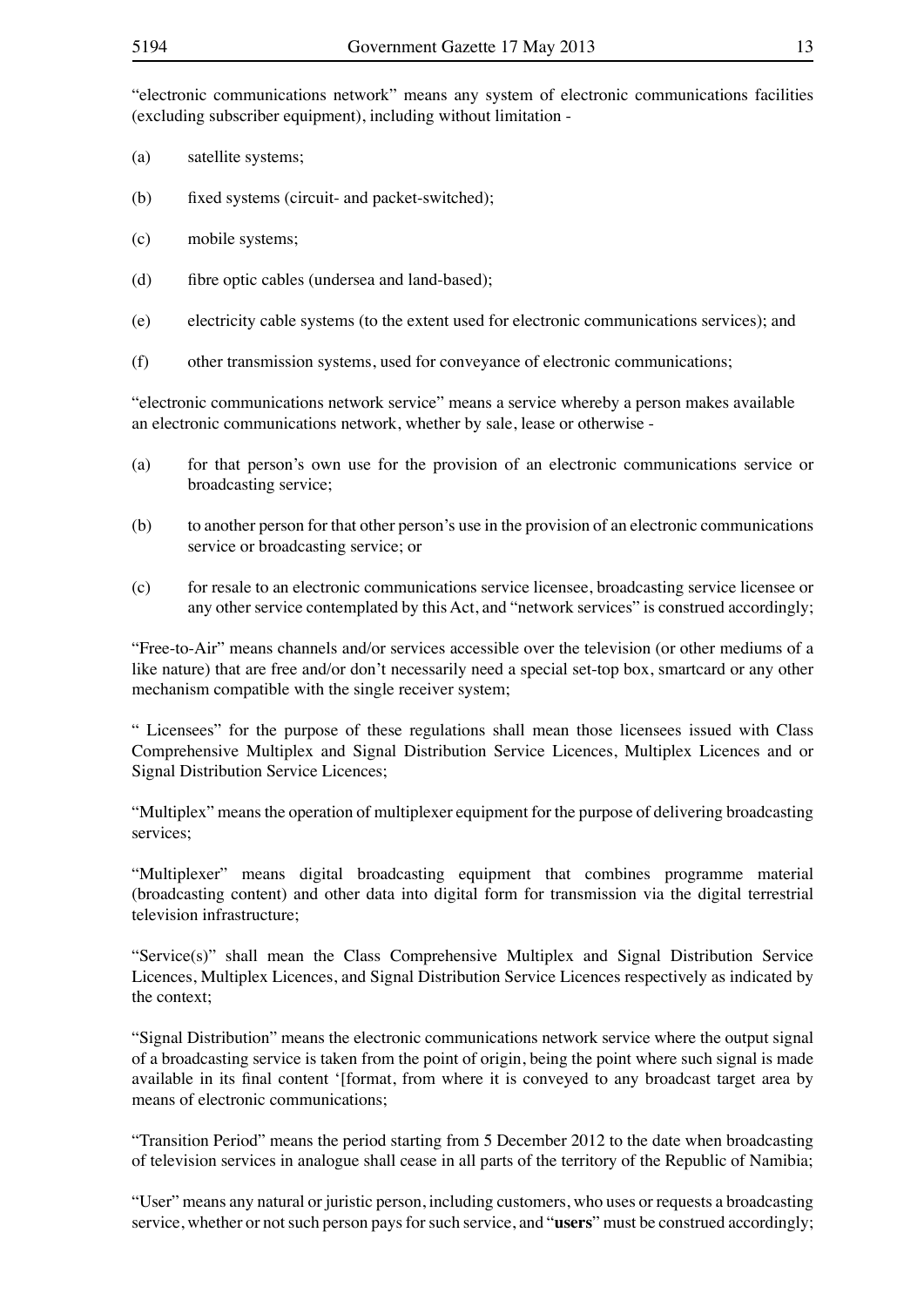#### **Purpose**

**2.** (1) The purpose of these regulations are to impose conditions, in terms of Section 86 of the Act, on the Class Comprehensive Multiplex and Signal Distribution Service Licences, Multiplex Licences and Signal Distribution Service Licences.

#### **Applicability**

**3.** (1) These regulations shall be applicable to all licensees to whom Class Comprehensive Multiplex and Signal Distribution Service Licences, Multiplex Licences and Signal Distribution Service Licences were issued or applicants applying for such licences.

#### **Authorisation**

**4.** (1) Class Comprehensive Multiplex and Signal Distribution Service Licences, Multiplex Licences and Signal Distribution Service Licences shall be issued in accordance with the provisions section 85 of the Act.

(2) All licensees, issued with a Class Comprehensive Multiplex and Signal Distribution Service Licences, Multiplex Licences and Signal Distribution Service Licences by the Authority, are herewith duly authorised to:

- (a) provide Class Comprehensive Multiplex and Signal Distribution Services, Multiplex services and Signal Distribution Services for radio and/or television broadcasting;
- (b) operate and maintain an electronic communications network service for the purpose of delivering broadcasting services;
- (c) maintain and operate a Commercial Multiplexer as deemed by the specific licensing conditions imposed by the Authority; and
- (d) install, maintain and operate the necessary infrastructure in this regard.

(3) Licensees shall apply to the Authority in writing indicating its intentions to provide Class Comprehensive Multiplex and Signal Distribution Service Licences, Multiplex Licences, Signal Distribution Service Licences in the format and manner as prescribed by the Authority prior to providing such services, in the event it did not provide such service in the past.

#### **Hours of Operation**

**5.** (1) The licensee must provide the respective Service(s) in terms of these regulations for twenty four (24) hours, three hundred and sixty five (365) days per year.

(2) In the event that the Licensee is unable to provide the broadcasting Service due to circumstances beyond its control for an uninterrupted period of more than 12 hours, the licensee must notify the contracted party of such Service(s) forthwith and shall notify the Authority in writing of such circumstances that led up to the interruption of the service(s) within twelve (12) hours of the time such interruption took effect.

#### **Disaster Recovery Plan**

**6.** (1) A licensee must provide the Authority with a disaster recovery plan aimed at ensuring optimal reliability, security, interoperability and interconnectivity of, and accessibility to electronic communications networks and other infrastructure utilized in the provision of broadcasting services within 90 days from issuance of a licence to the licensee, or in the event of an existing license, within 90 days that these conditions take effect.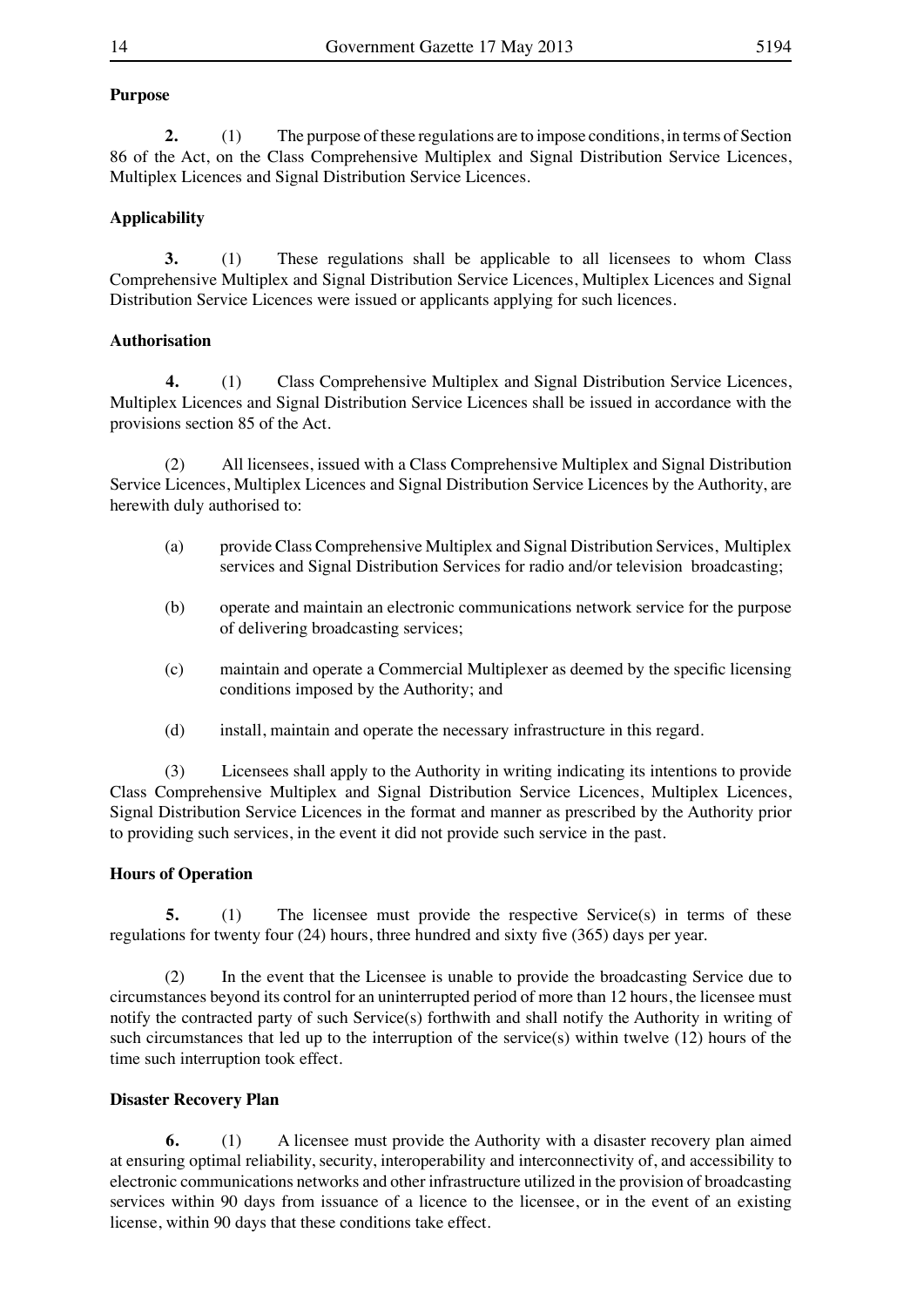$(2)$  The disaster recovery plan must specify -

- (a) the types of disasters the licensee should specifically plan for;
- (b) in the event of a disaster-
	- $(i)$  who will be in-charge (and the chain of command);
	- $(iii)$  who will be the public relations contact (i.e., who will handle communication relations);
	- (iii) who must be informed:
- (c) what must be done regularly (and when) to prepare for a disaster;
- (d) what must be done when a disaster is imminent;
- (e) what must be done during a disaster; and
- (f) what must be done after a disaster has struck.

#### **Provision of Service(s)**

**7.** (1) Subject to applying for and being granted a spectrum use licence(s), all licensees, issued with the respective Service licence by the Authority, are: -

- (a) duly authorised to provide the Services to a third party requesting for such Service or willing to accept the provision of such Service(s);
- (b) and to install, maintain and operate the necessary equipment and infrastructure in that regard.

(2) Subject to availability of spare capacity in the Multiplexer and in terms of an agreement concluded regarding the use of a Commercial Multiplexer, the licensee shall offer services to any licensed Commercial or Community Broadcaster desiring to have their content broadcasted over the Digital Terrestrial Television network.

(3) The licensee shall at all times provide the same quality of service for all content that it carries on its Multiplexer in delivering broadcasting services

(4) The Licensee shall provide services using Moving Pictures Experts Group (MPEG4) (AVC H.264) compression and the Digital Video Broadcasting-Terrestrial 2 (DVB-T2) family standard as a minimum on its Multiplexer provided that the Authority may from time to time review the standards on which services are provided.

#### **Technical conditions**

**8**. (1) The licensees shall submit transmitter parameters, antenna parameters and site coordinates for all digital Terrestrial/Satellite Television sites to the Authority as requested by the Authority.

 (2) The licensees shall comply with the technical conditions as will be prescribed in terms of section 86 of the Act.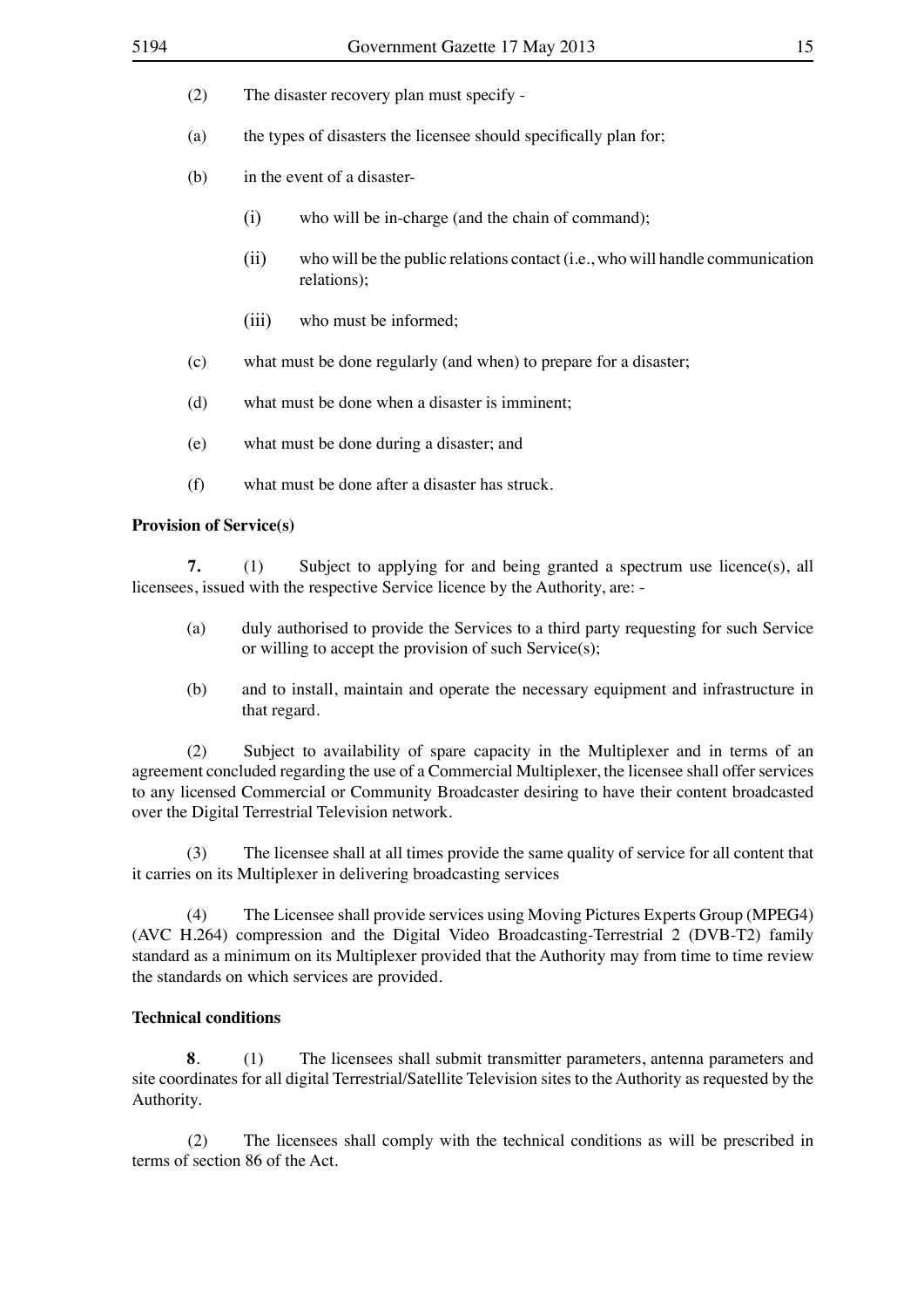#### **Quality of Service**

**9.** (1) The licensee shall comply with quality of service standards as may be prescribed by the Authority from time to time and published in the *Gazette* in terms of the rulemaking regulations with regard to network quality, equipment, infrastructure and service quality.

(2) The licensee shall not maliciously interrupt the operation of its equipment during the normal course of business or suspend any service offered in terms of its license without prior written notice to the Authority and other licensees affected by such interruption or suspension.

- (3) The provisions of sub-regulation (2) hereof shall not apply  $-$
- (a) if the interruption of operation or services is due to an emergency;
- (b) in the event of force majeure;
- (c) to other circumstances beyond the control of the Signal Distribution licensee and/or
- (d) if the interruption or suspension is to a service supplied by the Signal Distributor to a person or entity whose broadcasting network is endangering the integrity of the signal distribution network.

(4) The licensee shall ensure that there is inter-operability in the digital broadcasting chain through ensuring that –All Free to Air Channels are accessible without constraints to a single Set-Top Box (STB) and Integrated Digital Television (iDTV).

(5) Licenseesshall ensure that all conditional access broadcasting channels are accessible through a single Set-Top Box (STB) or Integrated Digital Television (iDTV) using mechanisms such as smart cards, passwords or keys or any other mechanisms compatible with the single receiver system.

#### **Infrastructure sharing**

**10.** (1) The licensee has the right and obligation to lease facilities from and to any other licensee, subject to and in accordance with the terms and conditions agreed between them, failing which the Authority may take the appropriate steps.

#### **Rights of way**

**11.** (1)Alicensee may enter into an agreement with a local authority council as defined in Section 1 of the Local Authorities Act, 1992 (Act No. 23 of 1992) or any other relevant organization or utility for the purpose of-

- (a) constructing and maintaining a broadcasting facility upon, under, over, along or across any land, street, road, footpath, waterway or any railway and the affixing of wires, stays or any other kind of support to any building or other structure;
- (b) constructing and maintaining pipes, tunnels or tubes required for broadcasting facilities under any street, road or footpath, and the alteration or removal thereof;
- (c) the provision of an underground conduit pipe to enable the licensee to lay equipment necessary for the provision of broadcasting services;

(2) A licensee may enter into an agreement with the owner of private property for the purpose of constructing and maintaining a broadcasting facility, pipe, tunnel or tube upon, under or over such private property constructing and maintaining a broadcasting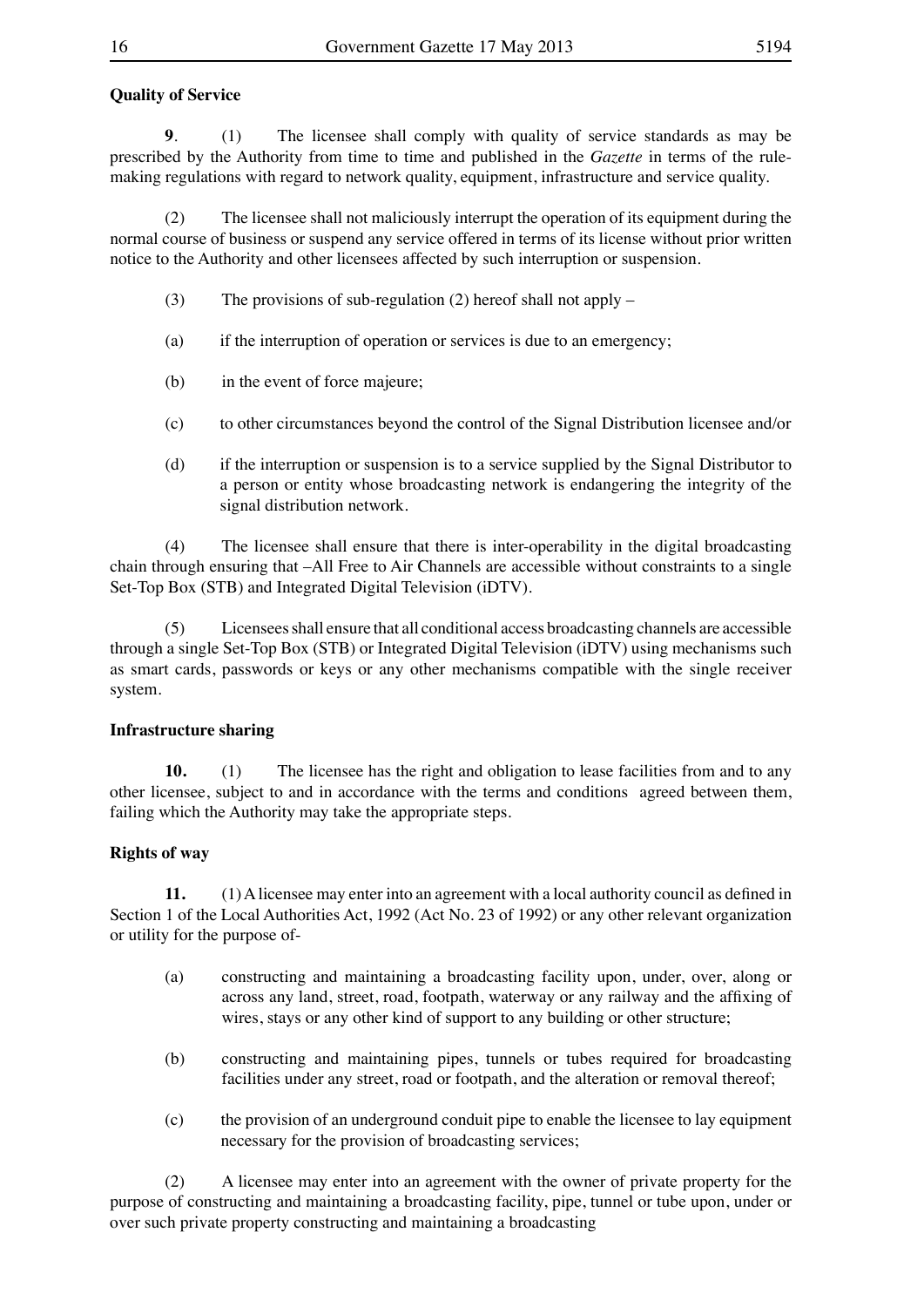#### **Signal Distribution Offer**

**12.** (1) The licensee shall file an offer for the provision of the Service(s) with the Authority within sixty (60) days from issuance of the Service license(s) by the Authority for approval.

(2) Any tariff or amendment of tariff or new tariff contained in the Offer submitted to the Authority must state the date on which the aforementioned tariff will come into operation.

(3) If a licensee wishes to amend a tariff or use a new tariff contained in the Offer it must submit the aforementioned tariff to the Authority for approval not less than sixty (60) days prior the operational date as stated in sub-regulation (1) above.

(4) Tariffs submitted must indicate all information in regard to charges for services inclusive of deposit, non-recurring and monthly charges.

(5) All terms and conditions applicable to offered services must be submitted to the Authority including dispute settlement mechanisms and any other information requested by the Authority pursuant to this regulation.

(6) Tariffsubmissions must be accompanied by allsuch accounting and cost information as the Authority may require.

(7) Licensees may withdraw a tariff after submission thereof but prior to the Authority's decision on the tariff.

(8) TheAuthority may postpone the operational date of a tariff for a period not exceeding ninety (90) days to examine the reasonableness of the tariff.

- (9) The Authority may reject a tariff or part thereof if the Authority finds that-
- (a) The tariff is unreasonable:
- (b) The tariff does not conform to the licensing conditions stipulated in the licence issued to the licensee concerned;
- (d) The tariff has the effect of impairing competition; and/or
- (e) The tariff is not accompanied by such cost information and other supporting material the Authority may require in terms of sub-regulation 6 hereof.

 (10) The licensee shall ensure that its aforementioned Offer is readily available to licenced Commercial and Community Broadcasters in Namibia ensuring fairness and transparency in the negotiation process.

(11) The Offer shall contain information on issues relevant to the other licensees for negotiation purposes and should deal with the following –

- (a) Obligations of the licensee;
- (b) Obligations of Commercial or Community Broadcaster licensee;
- (c) Connectivity charges and billing arrangements;
- (d) Subscriber management support;
- (e) Customer Care services;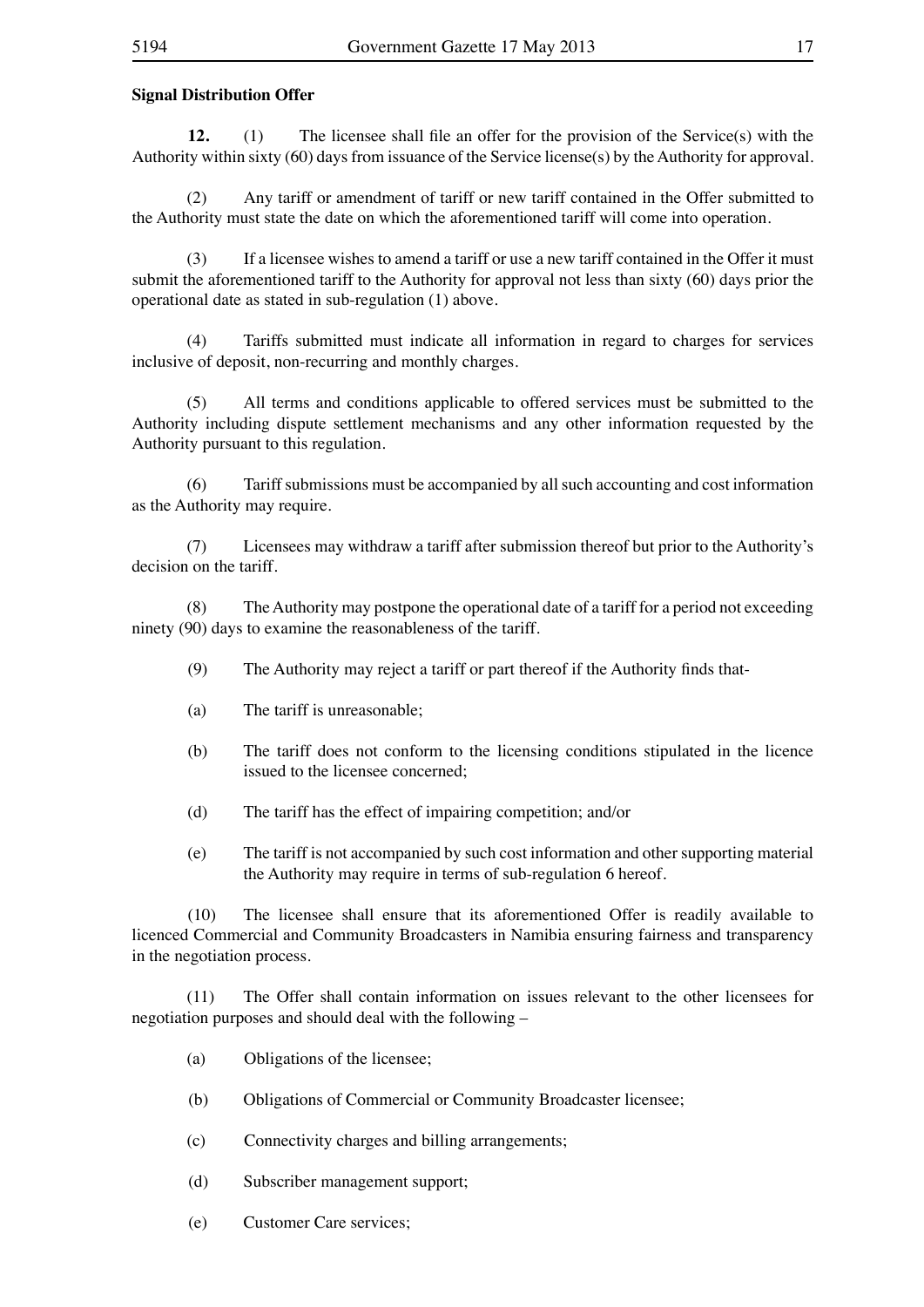- (f) Equipment interface arrangements;
- (g) Technical support and service level agreement;
- (h) Penalties for outages as per agreed service levels;
- (i) Electronic program guide; and
- (j) Dispute settlement mechanisms, but not limited thereto.

(12) The Signal Distribution licensee shall ensure that its price for the Service(s) is transparent, affordable, realistic, fair and objective.

(13) Notice of filing of an Offer shall be published by the Authority in the *Gazette*, and after such offer has come into operation the full text of the Offer must be made available in terms of section 27 of the Act.

#### **Transition Period from Analogue to Digital Terrestrial Television**

**13.** (1) The Authority may in writing require that the Service(s) licensee provides Dual Illumination or Simulcast during the Transition Period for a specific period of time and for the whole or specific geographical areas to be communicated to the Signal Distribution Licensee in writing by the Authority.

#### **Promotion to Competition**

**14.** (1) The licensees shall comply with the provisions of sections 33 to 35 of the Act which stipulates that:

- (a) any practice or activity that has the object or effect of preventing, restricting or distorting competition in a market for the supply of broadcasting services or any product or service used in connection with these services is prohibited.
- (b) any abuse of individual or collective dominant position by one or more persons in a market for the supply of broadcasting services or any product used in connection with these services is prohibited.
- (c) sharing of directors and officers among otherwise unaffiliated providers of broadcasting services without the approval of the Authority is prohibited.

(2) The Authority may review any proposed acquisition of an interest conferring control in competing providers of broadcasting services, and any proposed major transaction between such providers and their affiliates for conformance with the Act and to ensure that the transaction will result in no reduction in competitive markets not offset by sufficient benefits to the public (as measured by the objects of the Act).

(3) TheAuthority may impose conditions before or aftersuch acquisitions ortransactions to maintain competitive broadcasting markets.

(4) Any agreements determined by the Authority to be anti-competitive will be automatically null and void.

(5) Any restrictive practice or activity whose pro-competitive effects outweigh its anticompetitive effects is deemed not to infringe the provisions of section 33.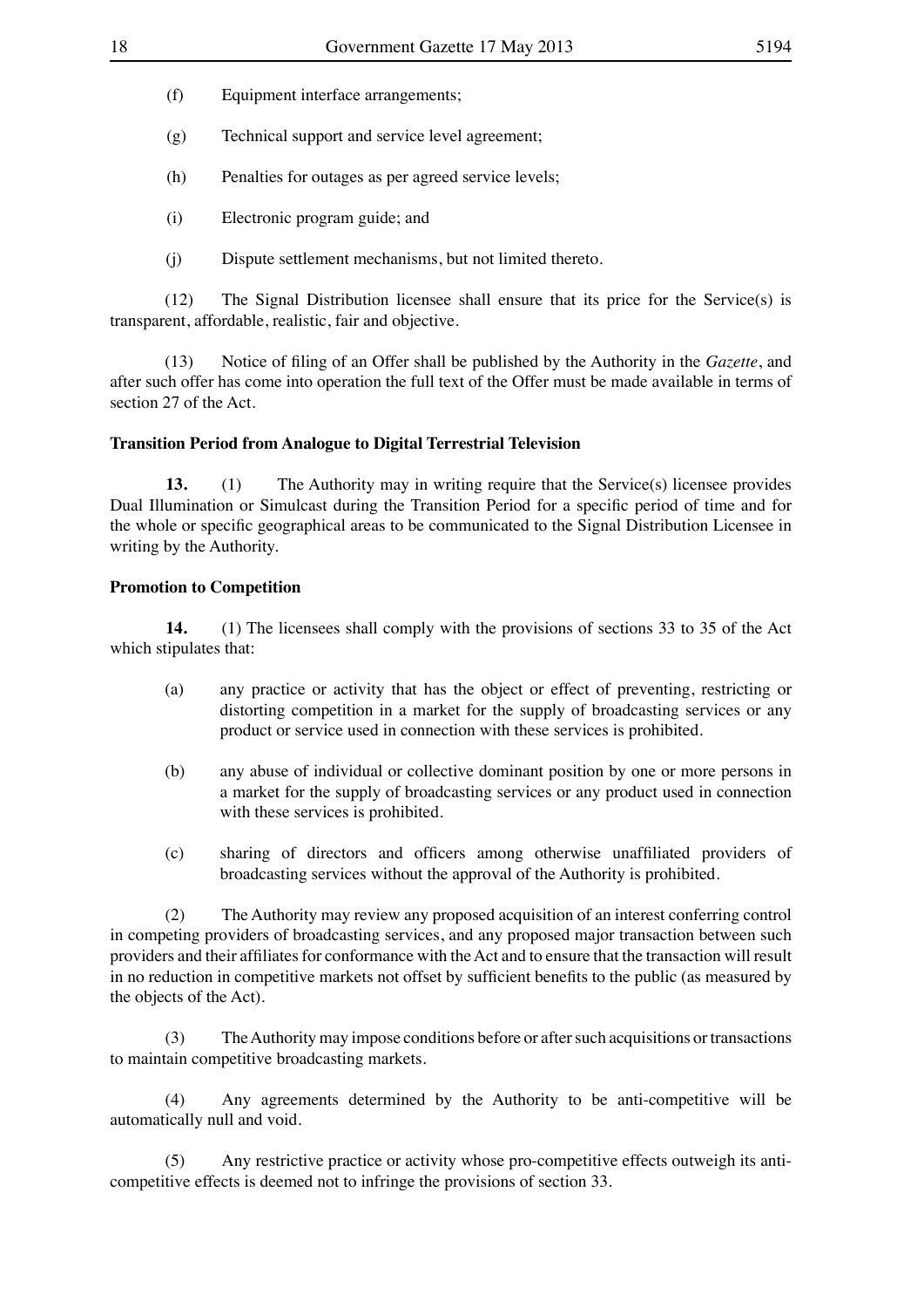(6) Subject to an agreement the Authority must conclude in terms of section 67 of the Competition Act, 2003 (Act 2 of 2003), the Authority has jurisdiction to investigate, enforce and authorize any breach of the competition rules contained in section 33 of the Act, on its own initiative or upon request by any person affected by the anti-competitive action concerned.

(7) No licence may be assigned by any person, and control of any person holding such a licence may not be transferred without the prior consent of the Authority, which consent may be given if the Authority finds that the transfer or assignment would not be prejudicial to the objects of this Act.

(8) The parties to any transaction transferring an interest in (or conferring or transferring a right to appoint or dismiss a director of) any holder of a licence referred to in paragraph 13.8 must notify the Authority of that transaction within 15 days from the conclusion of that transaction whether it transfers control in the licensee or not.

 (9) If the transfer has ultimately resulted in a change of control, the Authority may impose necessary measures to annul the transfer or alleviate the change of control.

#### **Safety Measures**

**15.** (1) Licensees shall, in respect of all masts, towers or other facilities that it owns, leases or uses, take such reasonable and necessary safety measures to safeguard life or property and limit exposure to electromagnetic emission and related risks.

 (2) If the construction of masts, towers or other facilities would injuriously affect any person or property, the licensee shall not continue with such construction and shall find alternative ways to erect such construction in a manner that will remove such injurious effect.

 (3) The construction of masts, towers or other facilities must be done in such a manner that it does not diminish the aesthetics of the general environment in which they are constructed.

#### **Broadcasting code**

**16.** (1) The Authority may make a broadcasting code in terms of sections 89 of the Act and shall enforce compliance with such code in terms of section 90 of the Act.

#### **Payment of Fees**

**17.** (1) All licensees shall pay the broadcasting licencing fees as prescribed by the Authority from time to time.

The prescribed fees shall be payable within sixty  $(60)$  days from the date of approval of the licensee's annual financial statements.

 (3) If the prescribed fees are not paid by the licensee within the sixty (60) days as per sub-regulation 3 hereof, and remain unpaid after the expiry of a period of seven days after a written notice by the Authority to the licensee to remedy the default, the Authority may declare the licence to be forfeited in terms of Section 88 of the Act.

 (4) The licensees shall submit their audited annual financial statements to the Authority within 60 days after the end of the licensee's financial year in terms of section 91 of the Act.

 (5) The auditing of the financial statements referred to in sub-regulation 5 hereof must be carried out by a person who is registered as an accountant and auditor in terms of the Public Accountants' and Auditors'Act, 1951 (Act No. 51 of 1951).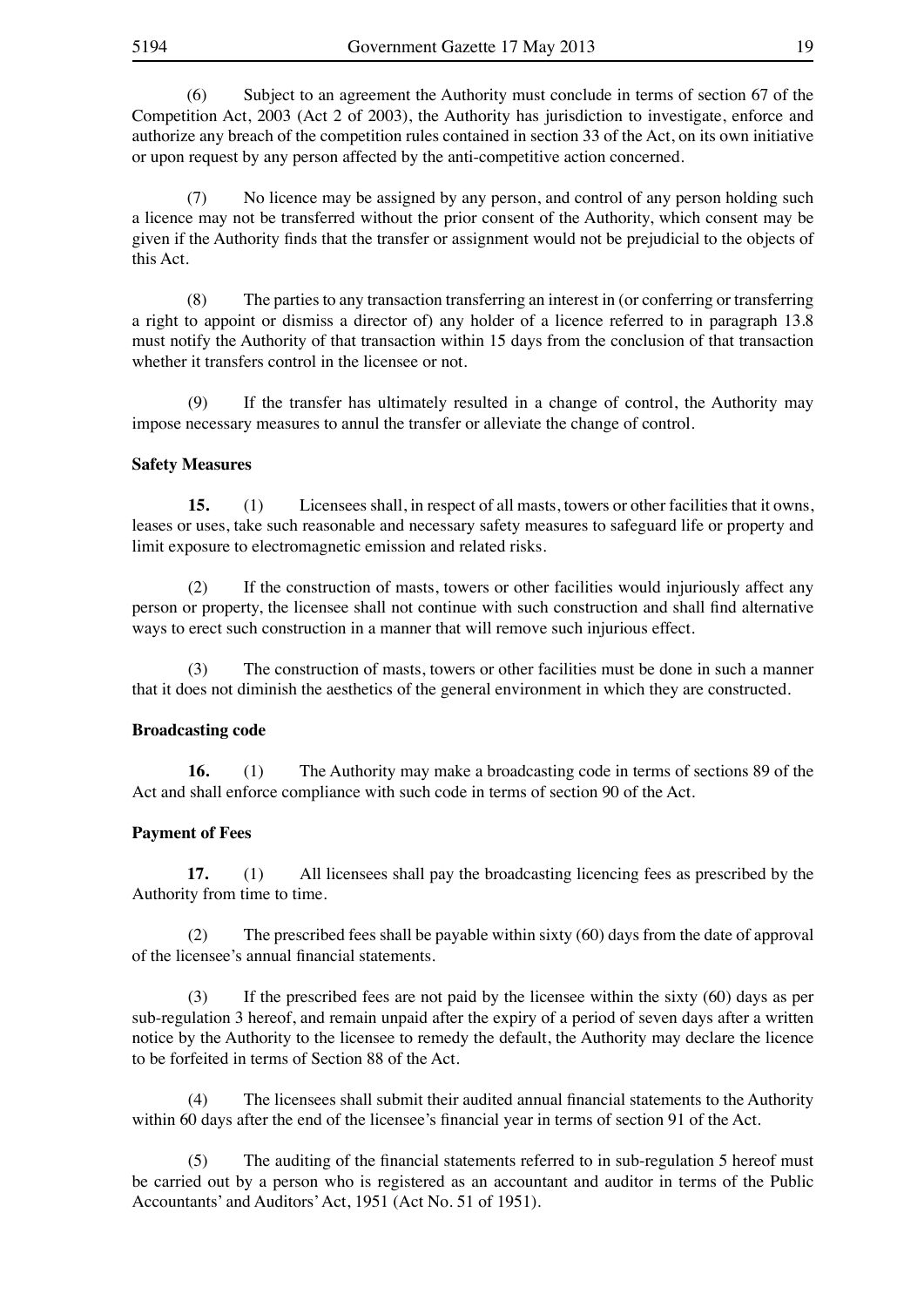(6) The Authority shall not be obliged to issue an invoice to the licence but shall issue a receipt upon payment o the verified and correct payment.

#### **Duration of licences**

**18.** (1) The authorisation to provide television-broadcasting services shall expire after ten (10) years, from the date of issue of the broadcasting licence by the Authority, with respect to a licensee providing signal distribution services in terms of Section 87(1)(b) of the Act.

 (2) Licensees shall apply to the Authority to renew their licences prior to the expiry of the licence in terms of section 87(3) of the Act and as set out in the "Regulations Regarding Licensing Procedures for Telecommunications and Broadcasting Service Licences and Spectrum Use Licenses", published in Government Gazette No. 4785, General Notice No. 272 of 29 August 2011, as may be amended from time to time.

 $(3)$  In terms of section 87(7) of the Act, in the event that a licensee fails to commence the provision of the Service(s) within a period of six (6) months from the date of issue of the licence, such licence shall expire at the end of the six (6) month period, upon notice in writing to the licensee by the Authority, unless otherwise approved by the Authority in advance.

 (4) The Authority may, after considering a written request from a licensee, extend, in writing, for such further periods as may be determined by the Authority and if applicable, condone the licensee's failure to commence rendering broadcasting services timeously, in which event the licence will lapse after the expiry of such extended period.

#### **Ownership and control**

**19.** (1) The licensee shall comply with the provisions of Section 85 (2) of the Act in respect of ownership and control of such licence.

#### **Amendment, renewal and transfer of licence or transfer of control of licence**

**20.** (1) In the event that the licensee wishes to amend, renew and transfer its licence or transfer the control of its licence, the licensee must comply with the "Regulations Regarding Licensing Procedures for Telecommunications and Broadcasting Service Licences and Spectrum Use Licences", published in Government Gazette No. 4785, General Notice No. 272, of 29 August 2011, as may be amended from time to time.

#### **Amendment of licence conditions**

**21**. (1) In accordance with sec 86(3) the Authority may, in respect of any particular licence, amend any of the conditions, including by adding further conditions -

- (a) if the Authority is of the opinion that it is in the interest of orderly spectrum management;
- (b) in order to give effect to any international treaty in relation to broadcasting to which Namibia is a party; or
- (c) at the request of the licensee.

(2) No amendment may be made to the conditions of a service licence in terms of paragraphs 21.1*(a)* or 21.1*(b)*, unless the licensee concerned has been granted the opportunity to make written representations to the Authority in connection therewith.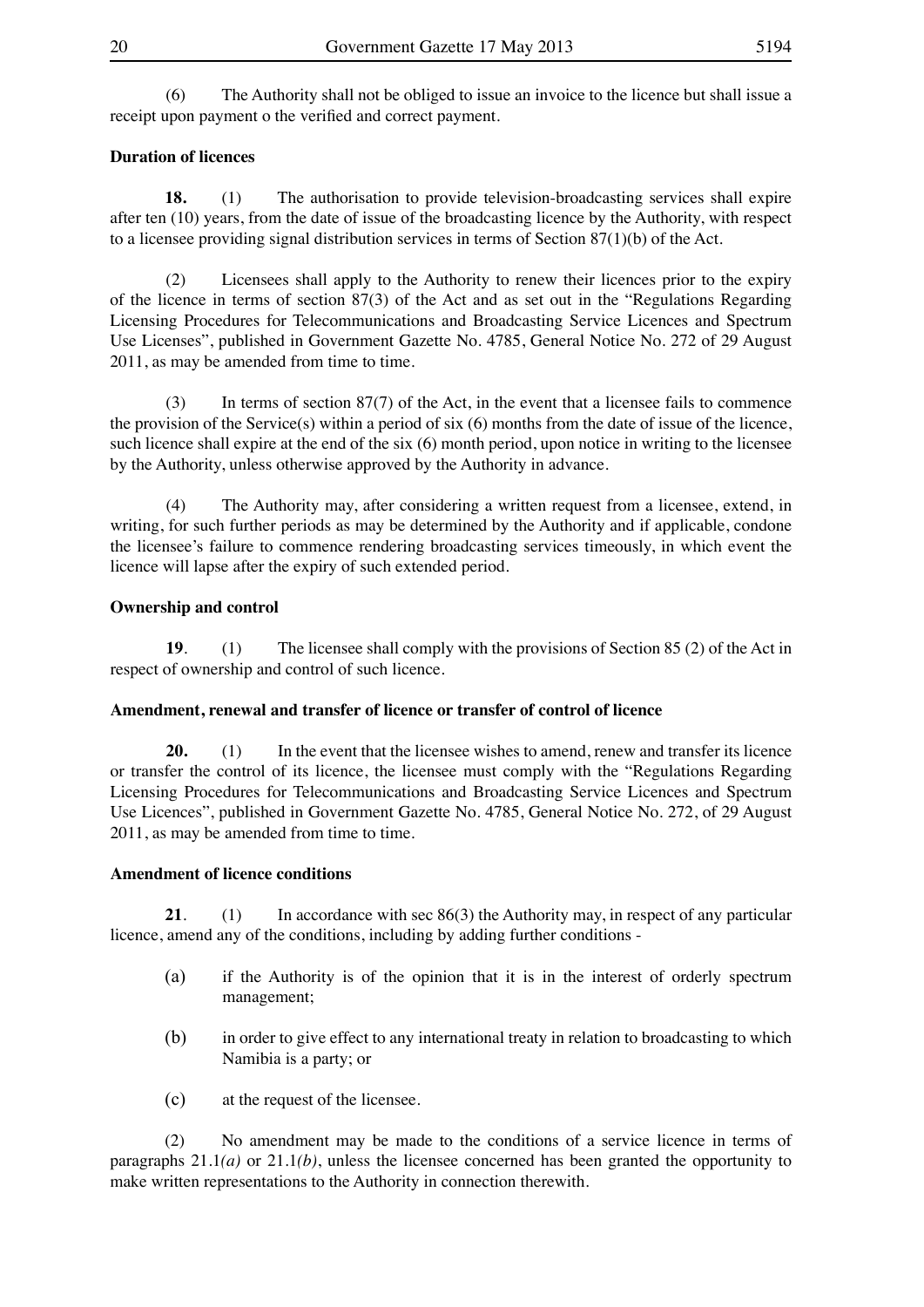(3) The decision by the Authority to so amend or not, is, subject to the provisions of Article 18 of the Namibian Constitution, final.

#### **Supervision and Enforcement by the Authority**

**22.** (1) All licenses are subject to the supervision by the Authority in accordance with section 90 and Sections 114 to 127 of the Act.

#### **Duty to furnish information**

**23.** (1) The licensees are obliged to supply information in advance to the Authority relating to changes regarding its contact details, contact persons, statistics on its broadcasting services, intended change of ownership, intended change of control, change of business address, court orders made against it, or any matter that materially affects its licensed operations, but not limited thereto.

#### **Reconsideration**

**24.** (1) The Authority may, on its own motion or on a petition filed by an aggrieved party to any proceedings, reconsider any order or decision that it has made, within 90 days from the date of making that decision or issuing that order.

#### **SCHEDULE 2**

#### **PROPOSED REGULATIONS REGARDING LICENCE CONDITIONS FOR CLASS COMPREHENSIVE MULTIPLEX AND SIGNAL DISTRIBUTION SERVICE LICENCES, MULTIPLEX LICENCES AND SIGNAL DISTRBUTION SERVICE LICENCES: COMMUNICATIONS ACT, 2009**

- 1. In terms sections 83, 85 and 86 of the Communications Act, 2009 (Act No. 8 of 2009), the Authority may issue broadcasting licences and on such conditions as it may determine.
- 2. The purpose of the attached proposed regulations is to set out standard licence conditions for ClassComprehensive Multiplex and Signal distribution ServiceLicences, MultiplexLicences and Signal distribution Service Licence categories as contemplated in the Regulations Setting Out Broadcasting and Telecommunications Service License Categories published in General Notice No. 124 of 18 May 2011 as amended in Government Gazette No. 5148 of 13 March 2013.

#### **COMMUNICATIONS REGULATORY AUTHORITY OF NAMIBIA**

 $\overline{\phantom{a}}$  , where  $\overline{\phantom{a}}$ 

No. 150 2013

#### NOTICE OF INTENTION TO AMEND REGULATIONS REGARDING LICENSING PROCEDURES FOR TELECOMMUNICATIONS AND BROADCASTING SERVICE LICENCES AND SPECTRUM USE LICENCES: COMMUNICATIONS ACT, 2009

The Communications RegulatoryAuthority of Namibia, in terms of regulation 4(3) of the Regulations Regarding Rule-Making Procedures published in General Notice No. 334 of 17 December 2010 publishes this Notice of Intention to Amend the Regulations regarding Licensing Procedures for Telecommunications and Broadcasting Service Licences and Spectrum Use Licences published in General Notice No. 272 of 29 August 2011, which contains the following:

1. A draft of the proposed Regulations as set out in Schedule 1;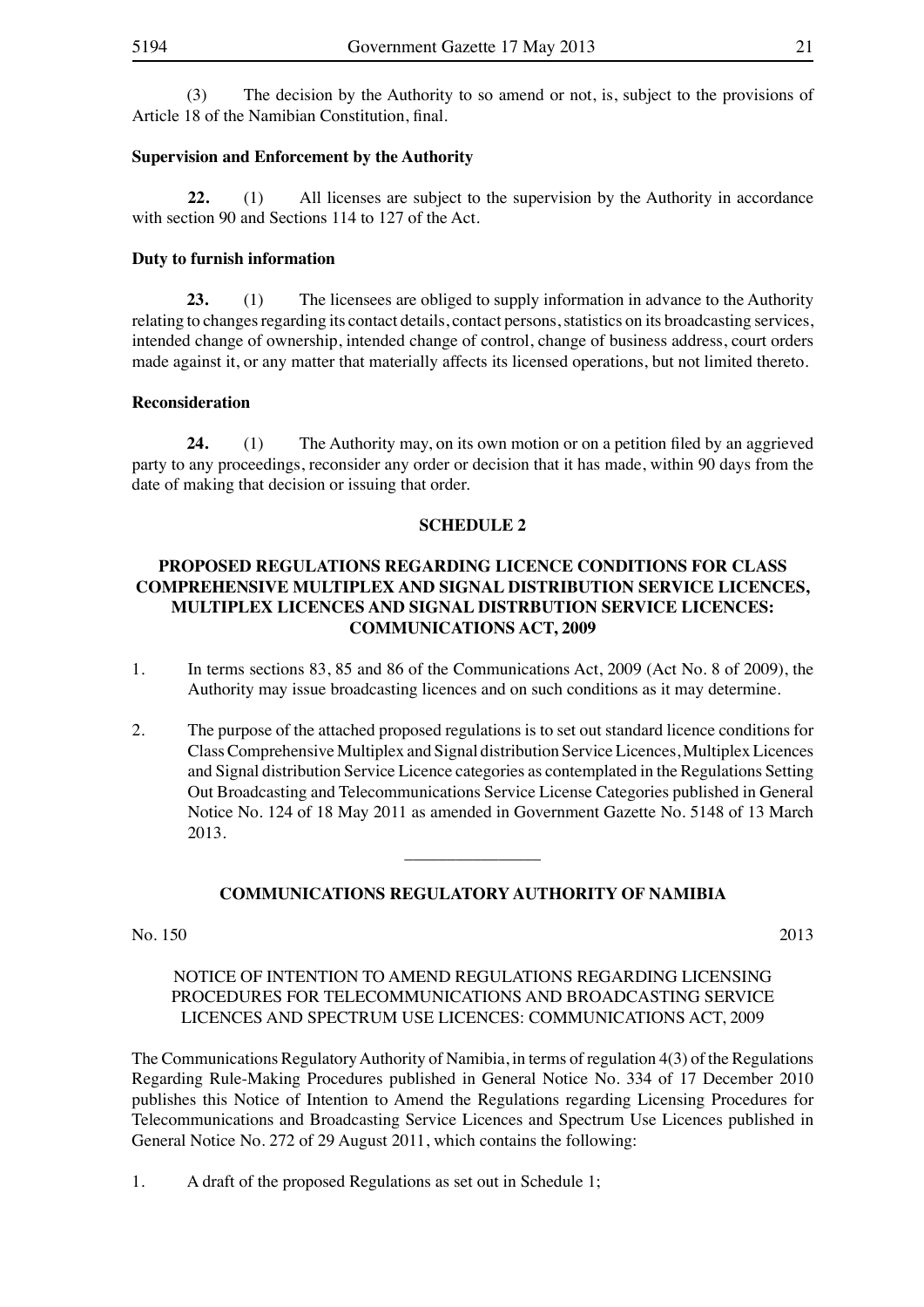2. A concise statement the purpose for the proposed Regulations as set out in Schedule 2.

The public may make oral submissions on the proposed regulations to the Authority, at a time, date and place notified by the Authority by subsequent notice in the *Gazette*.

The public may also make written submissions to the Authority within thirty (30) days from the date of publication of this notice in the *Gazette*, in the manner set out below for making written submissions.

Reply comments to written submissions may be submitted to the Authority-

- (a) within a period of fourteen (14) days from the date of notification of written comments by the Authority; or
- (b) if the opportunity for the submission of reply comments is published in a subsequent *Gazette*, after the lapse of fourteen (14) days from the date of such publication.

All written submissions must-

- (a) contain the name and contact details of the person making the written submissions and the name and contact details of the person for whom the written submission is made, if different; and
- (b) be clear and concise.

All written submissions must be send or given in any of the following manner:

- 1. By hand to the head offices of the Authority, namely Communication House, 56 Robert Mugabe Avenue, Windhoek.
- 2. By post to the head offices of the Authority; namely Private Bag 13309, Windhoek, 9000;
- 3. By electronic mail to the following address:  $legal@cran.na$ ;
- 4. By facsimile to the following facsimile number: + 264 61 222 790

#### **L. N. JACOBS CHAIRPERSON OF THE BOARD COMMUNICATIONS REGULATORY AUTHORITY**

#### **SCHEDULE 1**

#### **PROPOSED AMENDMENT TO REGULATIONS REGARDING LICENCING PROCEDURES FOR TELECOMMUNICATIONS AND BROADCASTING SERVICE LICENCES AND SPECTRUM USE LICENCES: COMMUNICATIONS ACT, 2009**

The Communications Regulatory Authority, in terms of section 40 read with section 129 of the Communications Act, 2009 (Act No. 8 of 2009), amends the Regulations Regarding Licensing Procedures for Telecommunications and Broadcasting Service Licences and Spectrum Use Licences published in General Notice No. 272 of 29 August 2011 as set out in the Schedule.

#### **Definitions**

**1.** In these regulations, a word or expression to which a meaning is assigned in the Act has the same meaning, and unless the context otherwise indicates -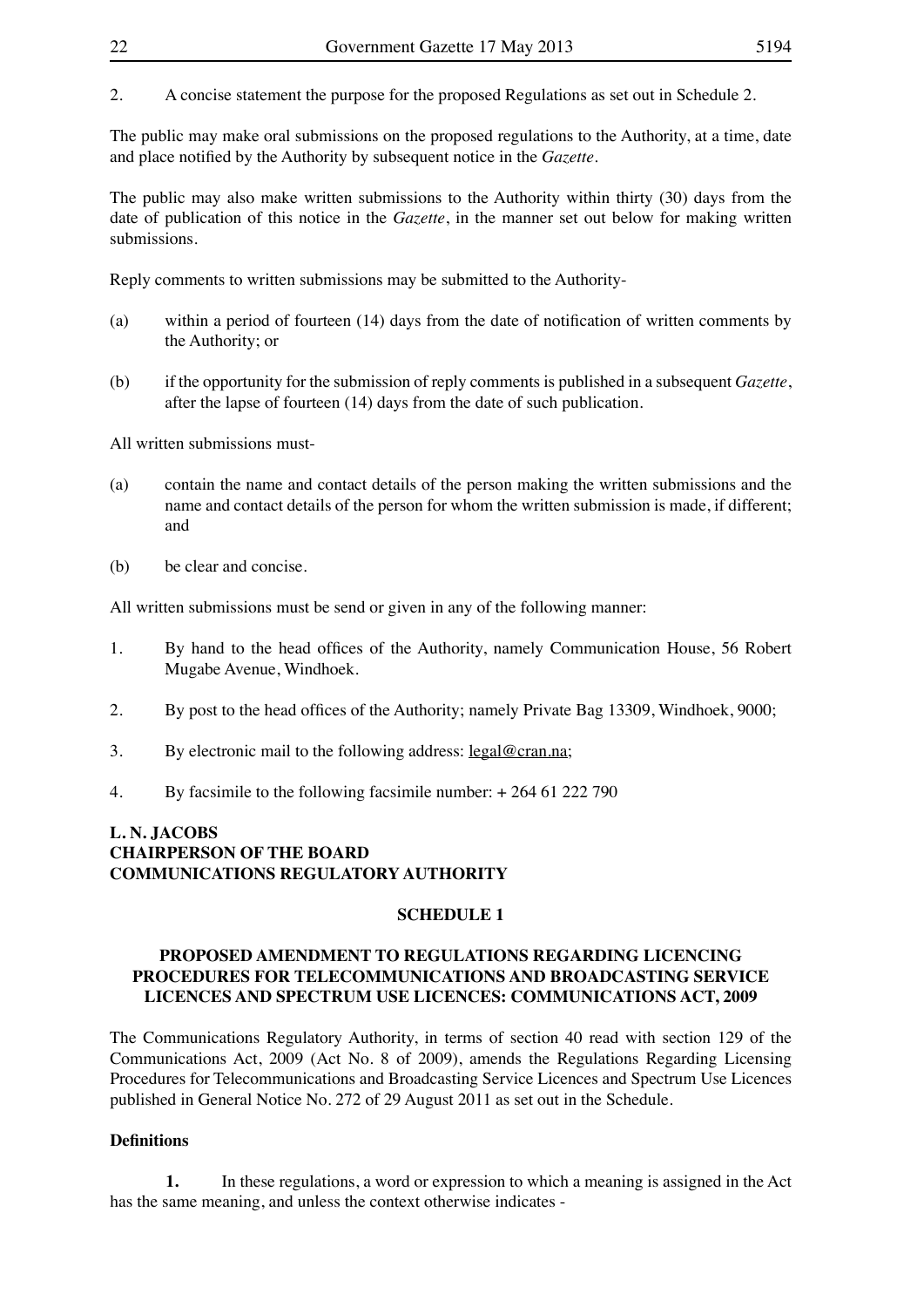"category of broadcasting service licenses" means any category of broadcasting service license referred to in regulation 4 of the Regulations Setting Out Broadcasting and Telecommunications Service Licence Categories published in General Notice No. 124 of 18 May 2011, as amended by General Notice No. 74 of 13 March 2013;

"category of telecommunications service licenses" means any category of telecommunications service license referred to in regulation 5 of the Regulations Setting Out Broadcasting and Telecommunications Service Licence Categories published in General Notice No. 124 of 18 May 2011, as amended by General Notice No. 74 of 13 March 2013;

"the Regulations" means the Regulations Regarding Licensing Procedures for Telecommunications and Broadcasting Service Licences and Spectrum Use Licences published in General Notice No. 272 of 29 August 2011;

"Act" means the Communications Act, 2009 (Act No. 8 of 2009).

#### **Amendment of regulation 3 of the Regulations**

**2.** (1) Sub-regulations (1) and (2) of regulation 3 of the Regulations are amended by the substitution thereof for the following sub-regulation -

- "**3.** (1) These regulations are applicable to applications for any -
- (a) category of telecommunications service licences; and
- (b) category of broadcasting service licences."

(2) Sub-regulations (3), (4), (5), (6) and (7) of regulation 3 of the Regulations are respectively renumbered as sub-regulations  $(2)$ ,  $(3)$ ,  $(4)$ ,  $(5)$  and  $(6)$ .

#### **Amendment of regulation 4 of the Regulations**

**3.** Regulation 4 of the Regulations is amended by the insertion of the following paragraph after sub-regulation (2)(f) thereof:

> "(f)A include a statement of accounts setting out the financial resources available to the applicant in relation to the category of telecommunications service licences applied for;"

#### **Amendment of regulation 5 of the Regulations**

**4.** Regulation 5 of the Regulations is amended by the substitution for sub-regulation (2) (k) thereof of the following:

> $f(k)$  include a statement of accounts setting out the financial resources available to the applicant in relation to the category of broadcasting service licences applied for;"

#### **SCHEDULE 2**

#### **PURPOSE OF THE PROPOSED AMENDMENT TO REGULATIONS REGARDING LICENCING PROCEDURES FOR TELECOMMUNICATIONS AND BROADCASTING SERVICE LICENCES AND SPECTRUM USE LICENCES COMMUNICATIONS ACT, 2009**

1. In terms of section 129 read with section 40 of the Communications Act, 2009 (Act No. 8 of 2009) and Regulations Regarding Rule Making Procedures, the Authority wishes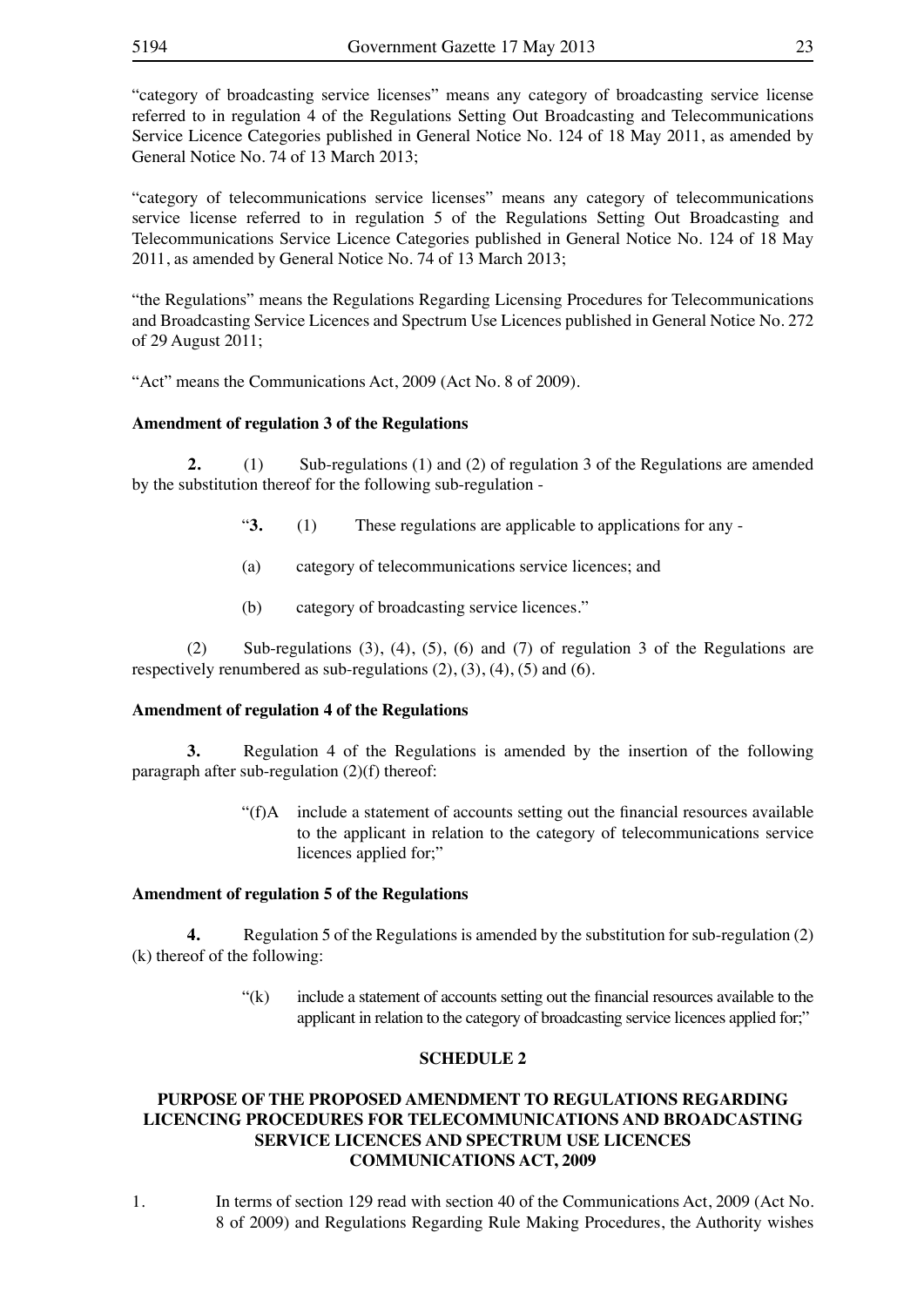to amend the Regulations Regarding Licensing Procedures for Telecommunications and Broadcasting Service Licences and Spectrum Use Licences published in General Notice No. 272 of 29 August 2011.

- 2. The amendment is necessitated to make the Regulations explicitly applicable to categories of telecommunications service licence applications and broadcasting service licence applications as contemplated in the Regulations Setting Out Broadcasting and Telecommunications Service Licence Categories published in General Notice No. 124 of 18 My 2011, as amended by General Notice No. 74 of 13 March 2013.
- 3. In addition, the requirement that an applicant must include a statement of accounts setting out the financial resources available to the applicant applicable to applications for a category of broadcasting licences are similarly made applicable to applications for any category of telecommunications service licences.

#### **COMMUNICATIONS REGULATORY AUTHORITY OF NAMIBIA**

 $\overline{\phantom{a}}$  , where  $\overline{\phantom{a}}$ 

#### $\text{No. } 151$  2013

#### NOTICE IN TERMS OF THE REGULATIONS REGARDING LICENSING PROCEDURES FOR TELECOMMUNICATIONS AND BROADCASTING SERVICE LICENCES AND SPECTRUM USE LICENCES

The Communications Regulatory Authority of Namibia, in terms of section 101 of the Communications Act, read with regulations 6 and 11 of the "Regulations Regarding Licensing Procedures for Telecommunications and Broadcasting Service Licences and Spectrum Use Licences", published in Government Gazette No. 4785, Notice No. 272, dated 29 August 2011, herewith gives notice that the applicant referred to in the table below, submitted an application for a spectrum use licence to the Authority:

| Applicant;                                                                   | Applicant's<br><b>Citizenship</b><br>or place of<br>incorpora-<br>tion; | Percentage<br>of Stock<br>owned by<br><b>Namibian</b><br><b>Citizens or</b><br><b>Namibian</b><br>citizens or<br><b>Namibian</b><br><b>Companies</b><br>controlled<br>by Na-<br>mibian<br><b>Citizens:</b> | Radio<br><b>Frequencies</b><br>or group of<br>frequencies<br>applied for; | Radio<br><b>Frequen-</b><br>cies or<br>group of<br>frequen-<br>awarded; | <b>Services</b><br>intended to<br>be provided<br>using the<br>spectrum<br>cies to be being applied<br>for | Descrip-<br>tion of<br>geo-<br>graphic<br>coverage<br>area(s); | Type of ser-<br>vice licence;                                                 | <b>Proof of</b><br>Licence<br>Applica-<br>tion Fees<br>Paid Up to<br>Date Sub-<br>mitted?<br>Yes/No |
|------------------------------------------------------------------------------|-------------------------------------------------------------------------|------------------------------------------------------------------------------------------------------------------------------------------------------------------------------------------------------------|---------------------------------------------------------------------------|-------------------------------------------------------------------------|-----------------------------------------------------------------------------------------------------------|----------------------------------------------------------------|-------------------------------------------------------------------------------|-----------------------------------------------------------------------------------------------------|
| Salt Es-<br>sential IT<br>(Information Namibia<br>Technology)<br>$(Pty)$ Ltd |                                                                         | 100%                                                                                                                                                                                                       | 3600 - 3620<br><b>MHz</b>                                                 | 3600 - 3620 band<br>MHz.                                                | Fixed/Broad-<br>Wireless<br>Systems                                                                       |                                                                | Class Tele-<br>communica-<br>Namibia Itions Service   Yes<br>License<br>(ECS) |                                                                                                     |

The public may submit comments in writing to the Authority within a period of fourteen (14) days from the date of publication of this notice in the *Gazette.* The applicant may submit written reply comments within fourteen (14) days from date of notification of the written public comments.

All written submissions must contain the name and contact details of the person making the written submissions and the name and contact details of the person for whom the written submission is made, if different, and be clear and concise.

All written submissions must be made either physically or electronically -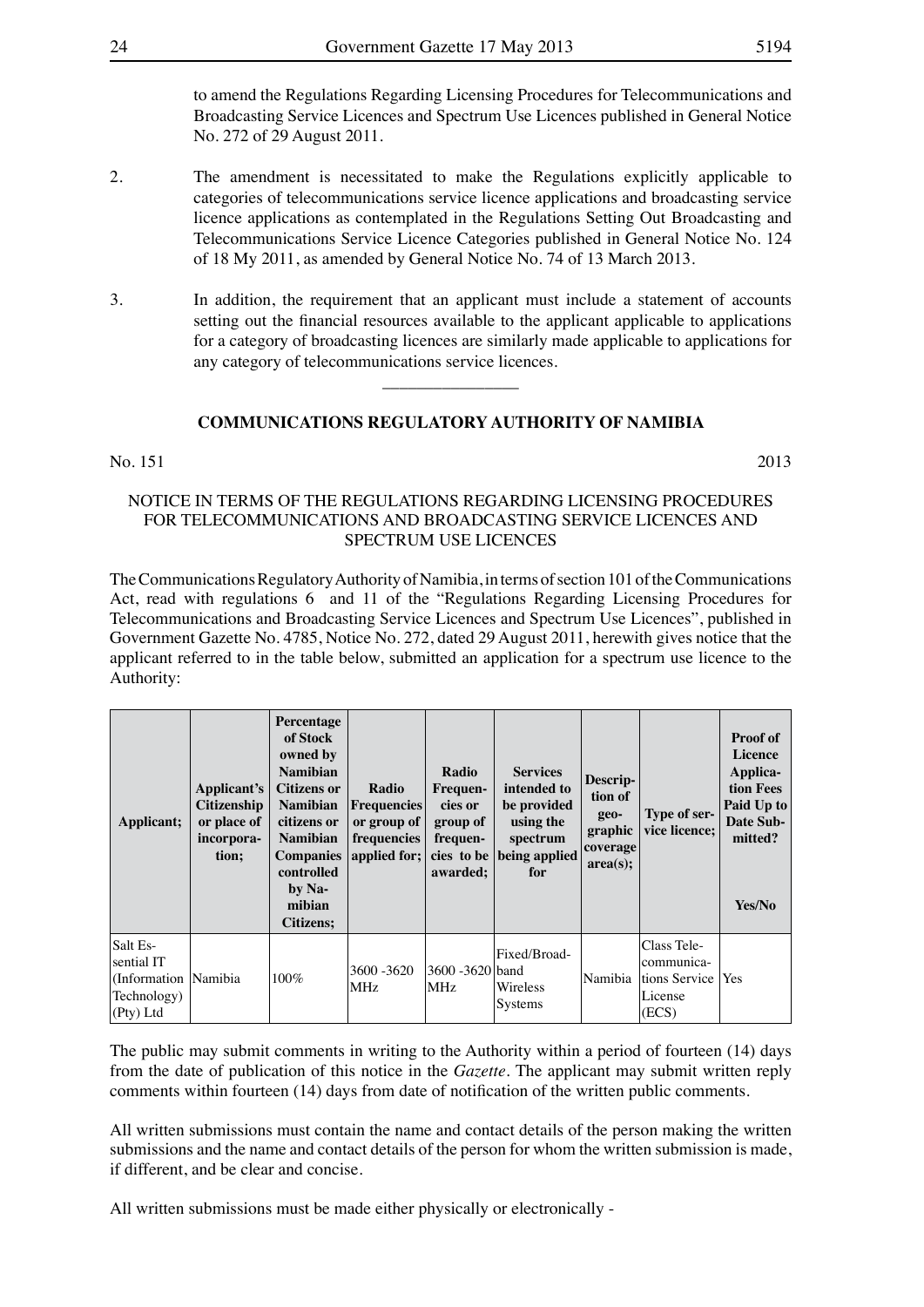- (1) By hand to the head offices of the Authority, namely Communication House, 56 Robert Mugabe Avenue, Windhoek;
- (2) By post to the head offices of the Authority, namely Private Bag 13309, Windhoek 9000;
- (3) By electronic mail to the following address: legal@cran.na;
- (4) By facsimile to the following facsimile number:  $+264$  61 222790; or
- (5) By fax to e-mail to:  $088642748$ .

#### **L.N. JACOBS CHAIRPERSON OF THE BOARD COMMUNICATIONS REGULATORY AUTHORITY**

#### **COMMUNICATIONS REGULATORY AUTHORITY OF NAMIBIA**

 $\overline{\phantom{a}}$  , where  $\overline{\phantom{a}}$ 

#### No.  $152$  2013

#### NOTICE IN TERMS OF THE REGULATIONS REGARDING LICENSING PROCEDURES FOR TELECOMMUNICATIONS AND BROADCASTING SERVICE LICENCES AND SPECTRUM USE LICENCES

The Communications Regulatory Authority of Namibia, in terms of regulations 10 and 11 of the "Regulations Regarding Licensing Procedures for Telecommunications and Broadcasting Service Licences and Spectrum Use Licences", published in Government Gazette No. 4785, Notice No. 272, dated 29 August 2011, herewith gives notice that the applicant referred to in the table below, intends to permanently discontinue providing a service in accordance with its license and has submitted an application for withdrawal of licence to the Authority:

| Applicant;                                                        | Applicant's<br><b>Citizenship</b><br>or place of<br>incorpora-<br>tion; | Percentage<br>of Stock<br>owned by<br><b>Namibian</b><br><b>Citizens or</b><br><b>Namibian</b><br>citizens or<br><b>Namibian</b><br><b>Companies</b><br>controlled<br>by Namib-<br>ian Citizens; | <b>Type of license</b><br>been with-<br>drawn;              | <b>Concise Statement of</b><br>the reasons for proposed<br>withdrawal;                                                                                                                                                                                                                                                                         | Date on which<br>licensee intends<br>to permanently<br>discontinue pro-<br>viding service; | <b>Proof of</b><br><b>Licence</b><br>Applica-<br>tion Fees<br>Paid Up to<br>Date Sub-<br>mitted?<br>Yes/No |
|-------------------------------------------------------------------|-------------------------------------------------------------------------|--------------------------------------------------------------------------------------------------------------------------------------------------------------------------------------------------|-------------------------------------------------------------|------------------------------------------------------------------------------------------------------------------------------------------------------------------------------------------------------------------------------------------------------------------------------------------------------------------------------------------------|--------------------------------------------------------------------------------------------|------------------------------------------------------------------------------------------------------------|
| Salt Essential<br>IT (Informa-<br>tion Technol-<br>ogy) (Pty) Ltd | Namibia                                                                 | $100\%$                                                                                                                                                                                          | Class Tele-<br>communica-<br>tions Service<br>License (ECS) | Applicant has submit-<br>ted an application for a Date on which<br><b>Class</b><br>Telecommunications Ser- sive Telecom-<br>vice Licence (ECNS and munications<br>ECS) and will therefore, Service Licence<br>not require the current li-<br>cence (Class Telecommu- ECS) will be<br>nications Service License sissued. <sup>1</sup><br>(ECS). | Comprehensive the Comprehen-<br>(ECNS and                                                  | <b>Yes</b>                                                                                                 |

<sup>&</sup>lt;sup>1</sup>Provisionally on 24<sup>th</sup> June 2013, in line with the requirement of at least 60 days notice from date of submission of application as contained in regulation 10(3)(e) of the Licensing Procedures for Telecommunications and Broadcasting Service Licences and Spectrum Use Licences.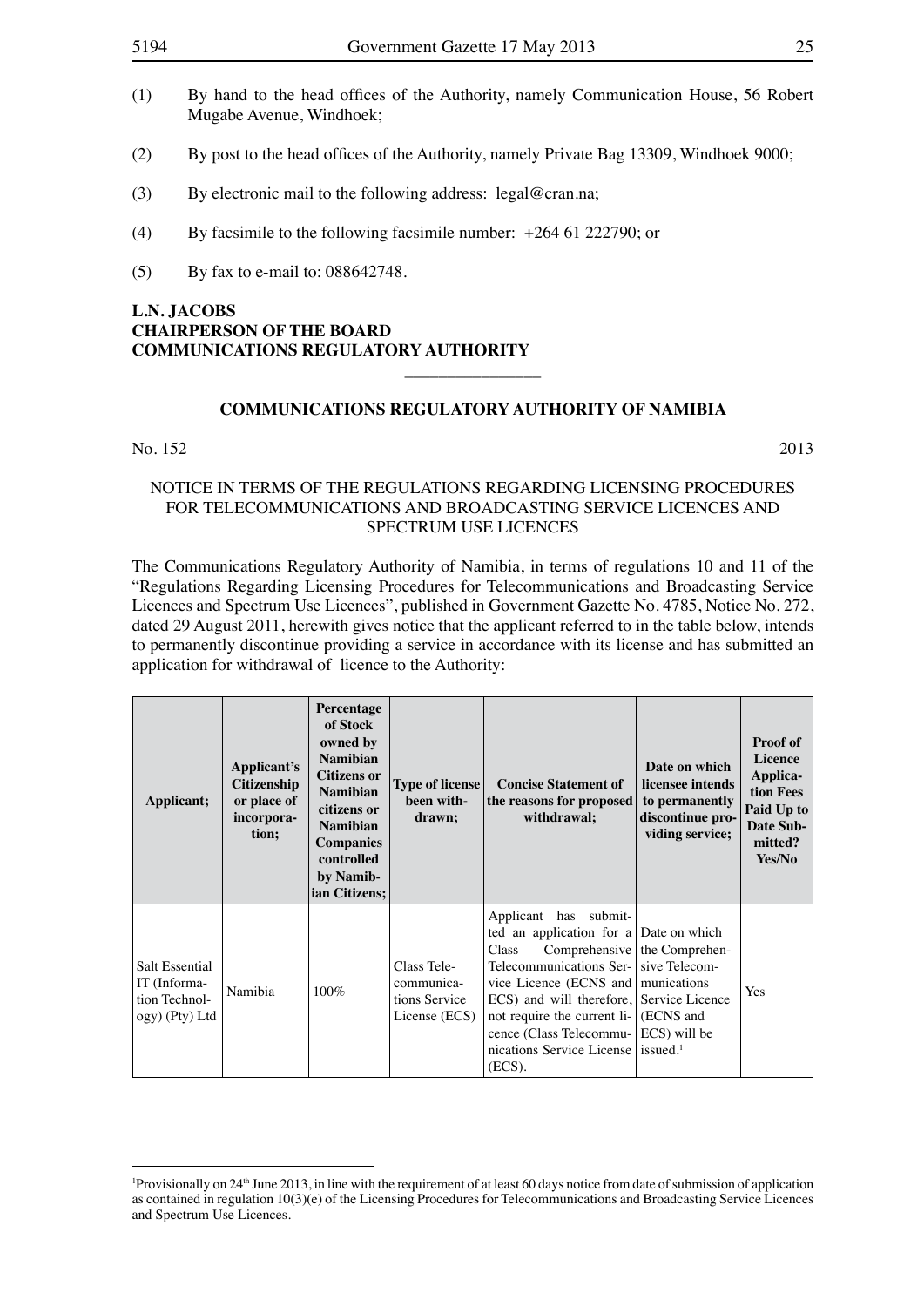The public may submit comments in writing to the Authority within a period of fourteen (14) days from the date of publication of this notice in the *Gazette.* The applicant may submit written reply comments within fourteen (14) days from date of notification of the written public comments.

All written submissions must contain the name and contact details of the person making the written submissions and the name and contact details of the person for whom the written submission is made, if different, and be clear and concise.

All written submissions must be made either physically or electronically -

- (1) By hand to the head offices of the Authority, namely Communication House, 56 Robert Mugabe Avenue, Windhoek;
- (2) By post to the head offices of the Authority, namely Private Bag 13309, Windhoek 9000;
- (3) By electronic mail to the following address: legal@cran.na;
- (4) By facsimile to the following facsimile number: +264 61 222790; or
- (5) By fax to e-mail to:  $088642748$ .

#### **L.N. JACOBS CHAIRPERSON OF THE BOARD COMMUNICATIONS REGULATORY AUTHORITY**

#### **COMMUNICATIONS REGULATORY AUTHORITY OF NAMIBIA**

 $\overline{\phantom{a}}$  , where  $\overline{\phantom{a}}$ 

#### No. 153 2013

#### NOTICE IN TERMS OF THE REGULATIONS REGARDING LICENSING PROCEDURES FOR TELECOMMUNICATIONS AND BROADCASTING SERVICE LICENCES AND SPECTRUM USE LICENCES

The Communications Regulatory Authority of Namibia, in terms of regulations 4 and 11 of the "Regulations Regarding Licensing Procedures for Telecommunications and Broadcasting Service Licences and Spectrum Use Licences", published in Government Gazette No. 4785, Notice No. 272, dated 29 August 2011, herewith gives notice that the applicant referred to in the table below, submitted an application for a Comprehensive Telecommunications Service Licence (ECNS and ECS) to the Authority:

| Applicant;                                                        | Applicant's<br><b>Citizenship</b><br>or place of<br>incorpora-<br>tion; | Percentage<br>of Stock<br>owned by<br><b>Namibian</b><br><b>Citizens or</b><br><b>Namibian</b><br>citizens or<br><b>Namibian</b><br><b>Companies</b><br>controlled<br>by Na-<br>mibian<br><b>Citizens:</b> | <b>Category of</b><br><b>Class Tele-</b><br>communica-<br>tions service<br>intended to be<br>provided; | Does applicant<br>intend to use<br>spectrum in the<br>provision of the<br>telecommuni-<br>cation service? | <b>Concise</b><br>statement<br>on Services<br>intended to<br>be provided; | Descrip-<br>tion of<br>geo-<br>graphic<br>coverage<br>area(s); | <b>Proof of</b><br><b>Licence</b><br>Appli-<br>cation<br><b>Fees</b><br>Paid Up<br>to Date<br>Submit-<br>ted? |
|-------------------------------------------------------------------|-------------------------------------------------------------------------|------------------------------------------------------------------------------------------------------------------------------------------------------------------------------------------------------------|--------------------------------------------------------------------------------------------------------|-----------------------------------------------------------------------------------------------------------|---------------------------------------------------------------------------|----------------------------------------------------------------|---------------------------------------------------------------------------------------------------------------|
| Salt Essential<br>IT (Informa-<br>tion Technol-<br>ogy) (Pty) Ltd | Namibia                                                                 | $100\%$                                                                                                                                                                                                    | Comprehensive<br>Telecommunica-<br>tions Service<br>Licence (ECNS<br>and ECS)                          | Yes, spectrum<br>use licence<br>application has<br>been submitted                                         | Fixed/Broad-<br>band<br>Wireless<br><b>Systems</b>                        | Namibia                                                        | <b>Yes</b>                                                                                                    |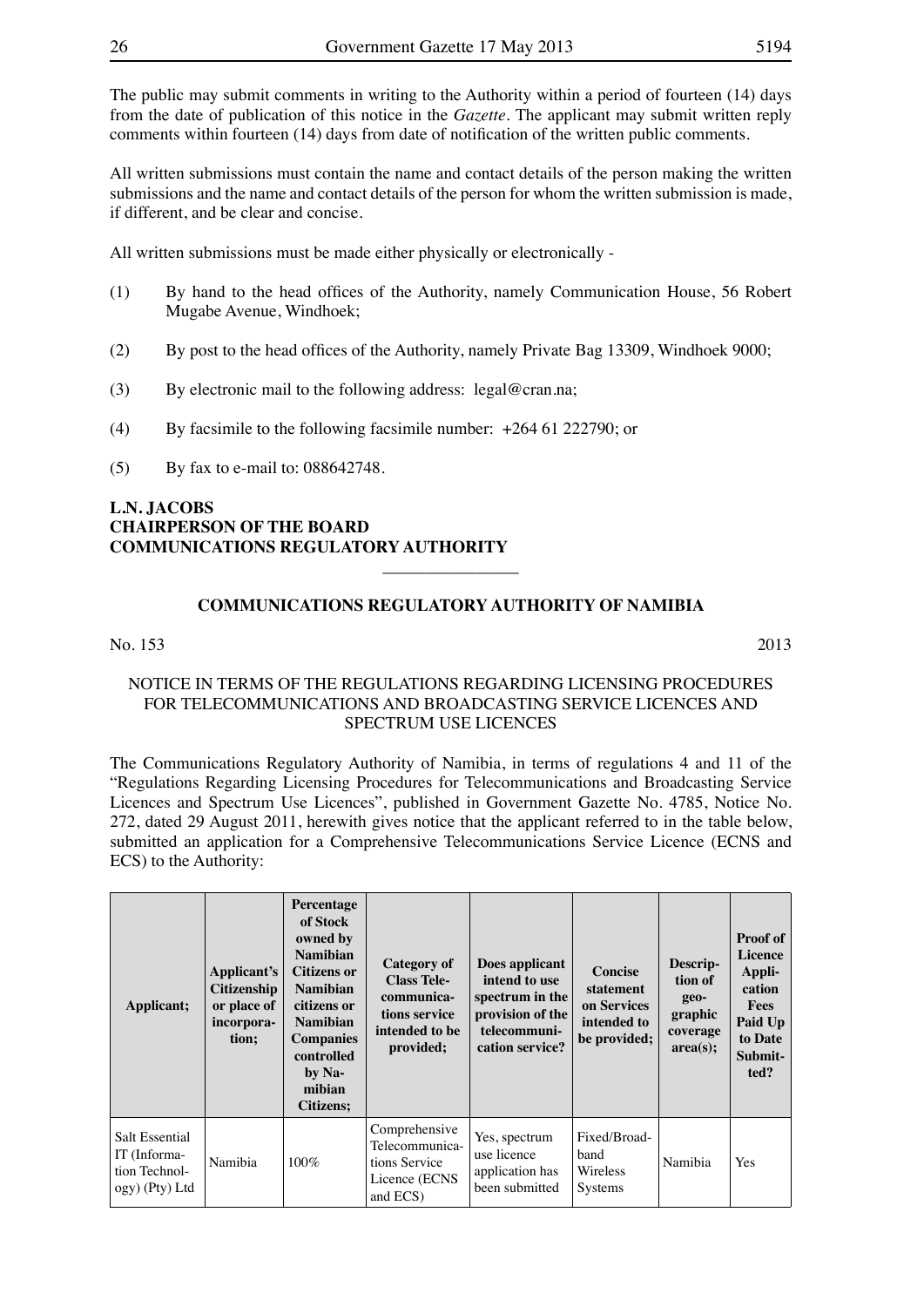The public may submit comments in writing to the Authority within a period of fourteen (14) days from the date of publication of this notice in the *Gazette.* The applicant may submit written reply comments within fourteen (14) days from date of notification of the written public comments.

All written submissions must contain the name and contact details of the person making the written submissions and the name and contact details of the person for whom the written submission is made, if different, and be clear and concise.

All written submissions must be made either physically or electronically -

- (1) By hand to the head offices of the Authority, namely Communication House, 56 Robert Mugabe Avenue, Windhoek;
- (2) By post to the head offices of the Authority, namely Private Bag 13309, Windhoek 9000;
- (3) By electronic mail to the following address:  $legal@cran.na$ ;
- (4) By facsimile to the following facsimile number:  $+26461222790$ ; or
- (5) By fax to e-mail to:  $088642748$ .

#### **L.N. JACOBS CHAIRPERSON OF THE BOARD COMMUNICATIONS REGULATORY AUTHORITY**

#### **COMMUNICATIONS REGULATORY AUTHORITY OF NAMIBIA**

 $\overline{\phantom{a}}$  , where  $\overline{\phantom{a}}$ 

#### No. 154 2013

#### NOTICE IN TERMS OF THE REGULATIONS REGARDING THE SUBMISSIONS OF INTERCONNECTION AGREEMENTS AND TARIFFS

The Communications Regulatory Authority of Namibia, in terms of regulation 8 of the "Regulations Regarding the Submission of Interconnection Agreements and Tariffs", in Government Gazette No. 4714, Notice No. 126, dated 18 May 2011, and section 53 of the Communications Act, 2009 (Act No. 8 of 2009), herewith gives notice of the following tariffs for Telecom Namibia Limited, which will be in force, effective from date of publication of this notice in the *Gazette:* 

| <b>WHOLESALE PRICING</b>                       |                                                                                          |             |              |              |              |              |              |              |                |              |  |
|------------------------------------------------|------------------------------------------------------------------------------------------|-------------|--------------|--------------|--------------|--------------|--------------|--------------|----------------|--------------|--|
| <b>National Express Route Pricing Overview</b> |                                                                                          |             |              |              |              |              |              |              |                |              |  |
|                                                | STM4<br>STM1<br>2 x STM1<br>2 x STM4<br><b>STM16</b><br>2 x STM16<br><b>STM64</b><br>DS3 |             |              |              |              |              |              |              |                |              |  |
| From - To                                      | Provider                                                                                 | Protection  | MRC (In N\$) | MRC (In N\$) | MRC (In N\$) | MRC (In N\$) | MRC (In N\$) | MRC (In N\$) | $MRC$ (In N\$) | MRC (In N\$) |  |
| Windhoek -<br>Swakopmund                       | Telecom<br>Namibia                                                                       | Unprotected | 134.959.04   | 159.918.08   | 255,868.93   | 367,811.58   | 588,498.53   | 845.966.64   | 1,353,546.62   | 1,776,529.93 |  |
| Windhoek -<br>Swakopmund                       | Telecom<br>Namibia                                                                       | Protetcted  | 159,918.08   | 209,836.16   | 335,737.85   | 482,623.16   | 772,197.06   | 1,110,033.27 | 1,776,053.23   | 2,331,069.87 |  |
| Windhoek - Katima<br>Mulilo                    | Telecom<br>Namibia                                                                       | Unprotected | 163,313.99   | 216,627.98   | 346,604.78   | 498,244.36   | 797,190.98   | 1,145,962.04 | 1,833,539.26   | 2,406,520.28 |  |
| Windhoek - Katima<br>Mulilo                    | Telecom<br>Namibia                                                                       | Protected   | 216,627.98   | 323,255.97   | 517,209.55   | 743,488.73   | 1,189,581.97 | 1,710,024.08 | 2,736,038.52   | 3,591,050.56 |  |
| Windhoek - Zambian<br>Border                   | Telecom<br>Namibia                                                                       | Unprotected | 165.191.55   | 220.383.11   | 352,612.97   | 506,881.14   | 811.009.83   | 1,165,826.63 | 1,865,322.60   | 2,448,235.92 |  |
| Windhoek - Zambian<br>Border                   | Telecom<br>Namibia                                                                       | Protected   | 218,505.54   | 327,011.09   | 523,217.74   | 752,125.51   | 1,203,400.81 | 1,729,888.67 | 2,767,821.86   | 3,632,766.20 |  |
| Windhoek - Ngoma                               | Telecom<br>Namibia                                                                       | Unprotected | 167,219.05   | 224,438.11   | 359,100.97   | 516,207.65   | 825,932.24   | 1,187,277.60 | 1,899,644.16   | 2,493,282.95 |  |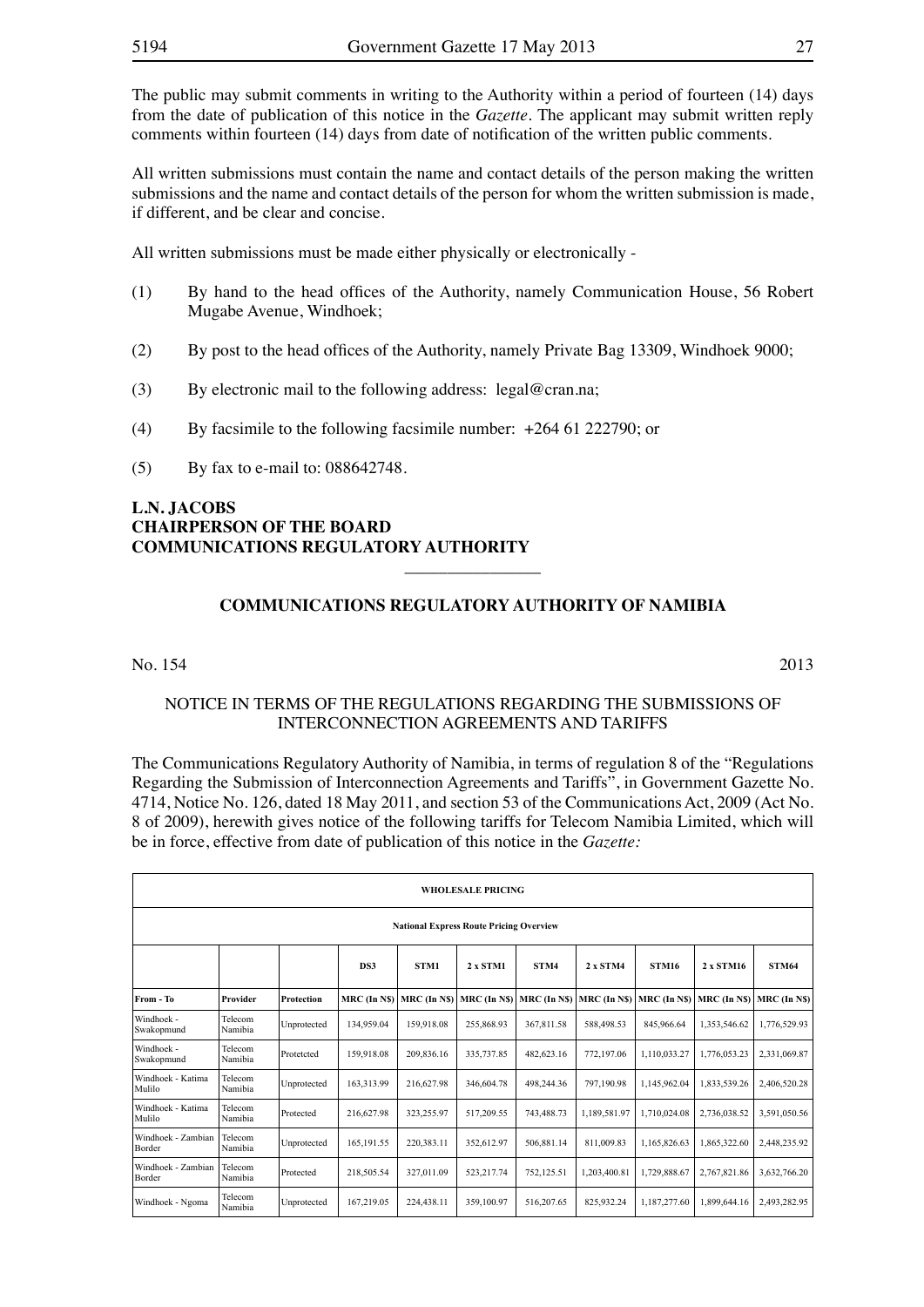| Windhoek - Ngoma                | Telecom<br>Namibia | Protected   | 222,560.55   | 335,121.10  | 536,193.76 | 770,778.52            | 1,233,245.64 | 1,772,790.61 | 2,836,464.97 | 3,722,860.27                |
|---------------------------------|--------------------|-------------|--------------|-------------|------------|-----------------------|--------------|--------------|--------------|-----------------------------|
| Windhoek - Gobabis              | Telecom<br>Namibia | Unprotected | 117,906.06   | 125,812.12  | 201,299.39 | 289,367.87            | 462,988.59   | 665,546.09   | 1,064,873.75 | 1,397,646.80                |
| Windhoek-Gobabis                | Telecom<br>Namibia | Protected   | 125,812.12   | 141,624.23  | 226,598.77 | 325,735.73            | 521,177.18   | 749,192.19   | 1,198,707.50 | 1,573,303.60                |
| Windhoek - Buitepos             | Telecom<br>Namibia | Unprotected | 138,378.01   | 166,756.02  | 266,809.63 | 383,538.84            | 613,662.14   | 882,139.32   | 1,411,422.92 | 1,852,492.58                |
| Windhoek - Buitepos             | Telecom<br>Namibia | Protected   | 164,878.46   | 219,756.91  | 351,611.06 | 505,440.90            | 808,705.43   | 1,162,514.06 | 1,860,022.50 | 2,441,279.53                |
| Windhoek -<br>Ariamsvlei        | Telecom<br>Namibia | Unprotected | 160,032.66   | 210,065.32  | 336,104.51 | 483,150.23            | 773,040.37   | 1,111,245.53 | 1,777,992.84 | 2,333,615.60                |
| Windhoek -<br>Ariamsvlei        | Telecom<br>Namibia | Protected   | 208, 187. 76 | 306, 375.51 | 490,200.82 | 704,663.68            | 1,127,461.89 | 1,620,726.46 | 2,593,162.34 | 3,403,525.57                |
| Windhoek -<br>Velloorsdrift     | Telecom<br>Namibia | Unprotected | 160,032.66   | 210,065.32  | 336,104.51 | 483,150.23            | 773,040.37   | 1,111,245.53 | 1,777,992.84 | 2,333,615.60                |
| Windhoek -<br>Velloorsdrift     | Telecom<br>Namibia | Protected   | 208, 187. 76 | 306, 375.51 | 490,200.82 | 704,663.68            | 1,127,461.89 | 1,620,726.46 | 2,593,162.34 | 3,403,525.57                |
| Windhoek -<br>Oranjemund        | Telecom<br>Namibia | Unprotected | 157,194.16   | 204,388.31  | 327,021.30 | 470,093.12            | 752,148.98   | 1,081,214.17 | 1,729,942.67 | 2,270,549.75                |
| Windhoek -<br>Oranjemund        | Telecom<br>Namibia | Protected   | 202,510.75   | 295,021.50  | 472,034.40 | 678,549.45            | 1,085,679.13 | 1,560,663.74 | 2,497,061.99 | 3,277,393.86                |
| Windhoek -<br>Oshikango         | Telecom<br>Namibia | Unprotected | 156,064.30   | 202,128.59  | 323,405.75 | 464,895.76            | 743,833.22   | 1,069,260.25 | 1,710,816.41 | 2,245,446.53                |
| Windhoek -<br>Oshikango         | Telecom<br>Namibia | Protected   | 200,251.03   | 290,502.06  | 464,803.30 | 668,154.75            | 1,069,047.60 | 1,536,755.92 | 2,458,809.47 | 3,227,187.43                |
| Windhoek - Rundu                | Telecom<br>Namibia | Unprotected | 153,779.79   | 197,559.59  | 316,095.34 | 454,387.05            | 727,019.28   | 1,045,090.22 | 1,672,144.35 | 2,194,689.46                |
| Windhoek - Rundu                | Telecom<br>Namibia | Protected   | 197,559.59   | 285,119.17  | 456,190.68 | 655,774.10            | 1,049,238.56 | 1,508,280.43 | 2,413,248.70 | 3,167,388.91                |
| Windhoek - Walvis<br>Bay        | Telecom<br>Namibia | Unprotected | 136,601.55   | 163,203.09  | 261,124.95 | 375, 367.11           | 600,587.38   | 863, 344. 36 | 1,381,350.98 | 1,813,023.16                |
| Windhoek - Walvis<br>Bay        | Telecom<br>Namibia | Protected   | 163,203.09   | 216,406.19  | 346,249.90 | 497,734.23            | 796,374.76   | 1,144,788.72 | 1,831,661.95 | 2,404,056.31                |
| Windhoek - Tsumeb               | Telecom<br>Namibia | Unprotected | 147,348.51   | 184,697.02  | 295,515.24 | 424,803.16            | 679,685.05   | 977,047.26   | 1,563,275.62 | 2,051,799.25                |
| Windhoek - Tsumeb               | Telecom<br>Namibia | Protected   | 184,697.02   | 259,394.05  | 415,030.48 | 596,606.31            | 954,570.10   | 1,372,194.52 | 2,195,511.23 | 2,881,608.49                |
| Windhoek - Oshakati             | Telecom<br>Namibia | Unprotected | 152,134.67   | 194,269.33  | 310,830.94 | 446,819.47            | 714,911.15   | 1,027,684.78 | 1,644,295.65 | 2,158,138.04                |
| Windhoek - Oshakati             | Telecom<br>Namibia | Protected   | 194,269.33   | 278,538.67  | 445,661.87 | 640,638.94            | 1,025,022.30 | 1,473,469.56 | 2,357,551.30 | 3,094,286.08                |
| Windhoek -<br>Keetmanshoop      | Telecom<br>Namibia | Unprotected | 145, 145. 29 | 180,290.59  | 288,464.94 | 414,668.35            | 663,469.36   | 953,737.21   | 1,525,979.53 | 2,002,848.13                |
| Windhoek -<br>Keetmanshoop      | Telecom<br>Namibia | Protected   | 180,290.59   | 250,581.17  | 400,929.88 | 576,336.70            | 922,138.72   | 1,325,574.41 | 2,120,919.06 | 2,783,706.27                |
| Swakopmund -<br>Katima Mulilo   | Telecom<br>Namibia | Unprotected | 176,249.74   | 242,499.48  |            | 387,999.17 557,748.81 | 892,398.10   | 1,282,822.27 |              | 2,052,515.63   2,693,926.77 |
| Swakopmund -<br>Katima Mulilo   | Telecom<br>Namibia | Protected   | 242,499.48   | 374,998.97  | 599,998.35 | 862,497.63            | 1,379,996.20 | 1,983,744.54 | 3,173,991.27 | 4,165,863.54                |
| Swakopmund -<br>Zambian Border  | Telecom<br>Namibia | Unprotected | 178,127.30   | 246,254.60  | 394,007.37 | 566,385.59            | 906,216.95   | 1,302,686.86 | 2,084,298.98 | 2,735,642.41                |
| Swakopmund -<br>Zambian Border  | Telecom<br>Namibia | Protected   | 244,377.04   | 378,754.09  | 606,006.54 | 871,134.41            | 1,393,815.05 | 2,003,609.13 | 3,205,774.61 | 4,207,579.18                |
| Swakopmund -<br>Ngoma           | Telecom<br>Namibia | Unprotected | 180,154.80   | 250,309.61  | 400,495.37 | 575,712.10            | 921,139.36   | 1,324,137.83 | 2,118,620.53 | 2,780,689.44                |
| Swakopmund -<br>Ngoma           | Telecom<br>Namibia | Protected   | 248,432.05   | 386,864.10  | 618,982.56 | 889,787.42            | 1,423,659.88 | 2,046,511.07 | 3,274,417.72 | 4,297,673.25                |
| Swakopmund -<br><b>Buitepos</b> | Telecom<br>Namibia | Unprotected | 151,313.76   | 192,627.52  | 308,204.02 | 443,043.29            | 708,869.26   | 1,018,999.56 | 1,630,399.29 | 2,139,899.07                |
| Swakopmund -<br><b>Buitepos</b> | Telecom<br>Namibia | Protected   | 190,749.96   | 271,499.91  | 434,399.86 | 624,449.79            | 999,119.67   | 1,436,234.53 | 2,297,975.24 | 3,016,092.51                |
| Swakopmund -<br>Ariamsvlei      | Telecom<br>Namibia | Unprotected | 183,931.84   | 257,863.68  | 412,581.88 | 593,086.45            | 948,938.33   | 1,364,098.84 | 2,182,558.15 | 2,864,607.57                |
| Swakopmund -<br>Ariamsvlei      | Telecom<br>Namibia | Protected   | 255,986.12   | 401,972.23  | 643,155.57 | 924,536.13            | 1,479,257.81 | 2,126,433.10 | 3,402,292.96 | 4,465,509.51                |
| Swakopmund -<br>Velloorsdrift   | Telecom<br>Namibia | Unprotected | 183,931.84   | 257,863.68  | 412,581.88 | 593,086.45            | 948,938.33   | 1,364,098.84 | 2,182,558.15 | 2,864,607.57                |
| Swakopmund -<br>Velloorsdrift   | Telecom<br>Namibia | Protected   | 255,986.12   | 401,972.23  | 643,155.57 | 924,536.13            | 1,479,257.81 | 2,126,433.10 | 3,402,292.96 | 4,465,509.51                |
| Swakopmund -<br>Oranjemund      | Telecom<br>Namibia | Unprotected | 181,093.34   | 252,186.67  | 403,498.67 | 580,029.34            | 928,046.95   | 1,334,067.49 | 2,134,507.98 | 2,801,541.72                |
| Swakopmund -<br>Oranjemund      | Telecom<br>Namibia | Protected   | 250,309.11   | 390,618.22  | 624,989.15 | 898,421.91            | 1,437,475.05 | 2,066,370.38 | 3,306,192.61 | 4,339,377.80                |
| Swakopmund -<br>Oshikango       | Telecom<br>Namibia | Unprotected | 155,037.52   | 200,075.04  | 320,120.06 | 460,172.59            | 736,276.14   | 1,058,396.95 | 1,693,435.11 | 2,222,633.59                |